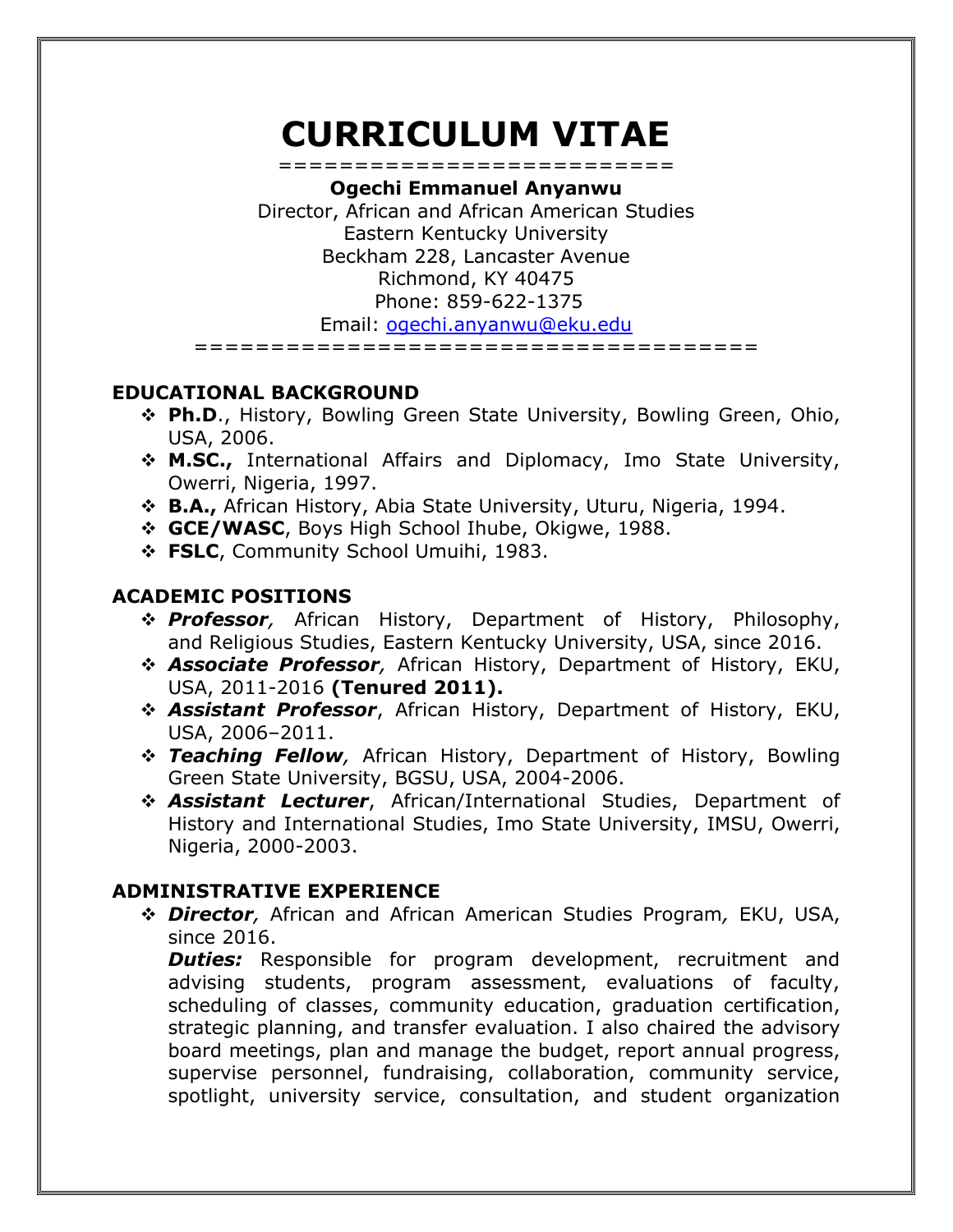advising. I assisted with journal and newsletter management, professional development, and award management.

❖ *Coordinator,* Center for Career & Cooperative Education, EKU, USA, since 2016.

**Duties:** Responsible for supervising career-related experiences that enhance professional development and enable the application of classroom learning.

❖ *Executive Assistant to the Vice-Chancellor*, IMSU, Nigeria, 1998- 2000.

**Duties:** Representing the VC at university functions, advising the VC, Staff supervision, commencement planning, and office management.

❖ *Administrative Officer*, Institute of Continuing Education Program, IMSU, Nigeria, 1996-1998.

*Duties:* Responsible for admissions, conducting examinations, computing results, staff supervision, and office management.

#### **CERTIFICATIONS**

- ❖ E-campus Facilitator Certification Course, EKU, Spring, 2018.
- ❖ Online Course Development and Teaching Certificate Program, EKU, Spring 2016.
- ❖ 2009-2010 Distance Learning Academy, EKU, Spring, 2010.

## **AREAS OF SPECIALIZATION AND RESEARCH INTERESTS**

- ❖ Education, Africa's intellectual history, and International Relations
- ❖ Politics of Colonialism, Nationalism, Neocolonialism, and The Cold War
- ❖ Conflict and Cooperation in International Relations
- ❖ Religion and Criminal Justice System

## **TEACHING**

## *Eastern Kentucky University,* **USA**, *since 2006*

| <b>Course Prefix</b>     | Title                                        | <b>Times taught</b> |  |
|--------------------------|----------------------------------------------|---------------------|--|
| > HIS 102                | Changes & Exchanges                          | 3                   |  |
| > AFA 201                | The African Experience                       | 39                  |  |
| > AFA 202                | The African American Experience              | $\overline{4}$      |  |
| > HIS 201                | <b>Historical Research &amp; Methods</b>     | 2                   |  |
| > HIS 205                | Apartheid in South Africa                    | 2                   |  |
| $\triangleright$ HIS 247 | World Civilizations Since 1500               | 38                  |  |
| > HIS 302C               | <b>Historical Research and Methodologies</b> | 9                   |  |
| > HON 310W/320W          | Civil Rights & Independence: Africa & US     |                     |  |
| > HON 311W               | <b>Honors Civilization II</b>                | 3                   |  |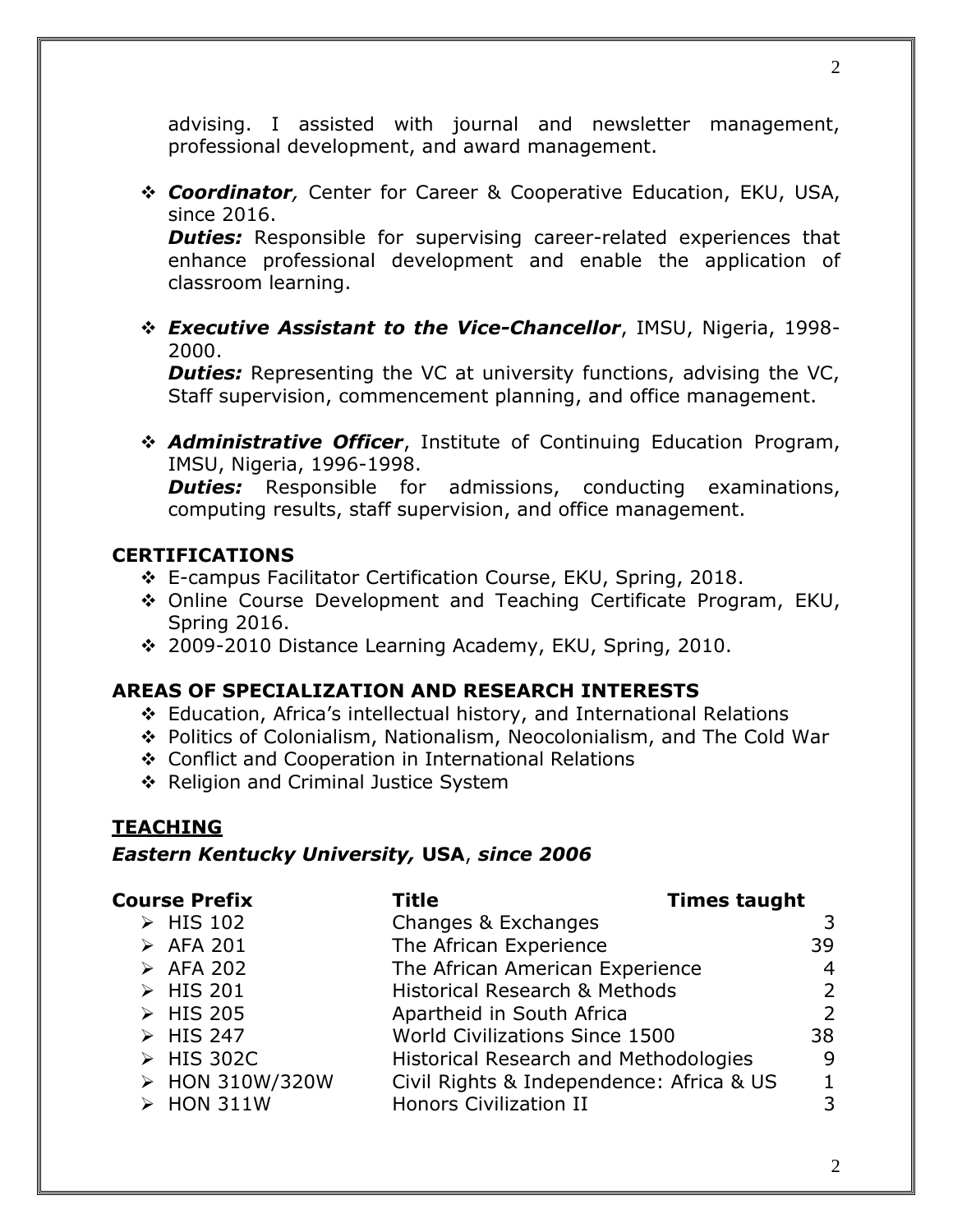| $\triangleright$ HIS312  | Issues in Contemporary Africa                    |                |
|--------------------------|--------------------------------------------------|----------------|
| $\triangleright$ HIS 312 | Islam in Nigeria                                 | 1              |
| $\triangleright$ HIS 385 | Early African History                            | 7              |
| $\triangleright$ HIS 386 | Modern African History                           | 10             |
| $\triangleright$ AFA 388 | Islam in West Africa                             | 1              |
| $\triangleright$ AFA 495 | Islamic Law of Sharia in West Africa             | 1              |
| $\triangleright$ AFA 495 | Issues in Contemporary Africa                    | $\overline{2}$ |
| $\triangleright$ AFA 495 | Women in Islamic West Africa                     | $\mathbf 1$    |
| $\triangleright$ HIS 865 | Concept. History (Africa and World Politics)     | $\mathbf{1}$   |
| $\triangleright$ HIS 862 | Asia/Africa Readings (Africa & World Politics) 1 |                |

➢ HIS 862 Asia/Africa Readings (Edu. & African State) 3

# *The Governor's Scholars Program, Kentucky,* **USA, 2***017-2021*

- ➢ Multinational Corporations
- ➢ Who is a Migrant or Refugee?
- ➢ International Relations
- ➢ Let's Turn Your Assumptions Upside Down
- ➢ Themes in International Relations
- ➢ The Politics of Aid
- ➢ International Organizations
- ➢ Is Perception reality?
- ➢ International security

#### *Bowling Green State University,* **USA,** *2004-2006*

- ➢ HIST 151: World Civilizations
- ➢ HIST 152: The Modern World
- ➢ HIST 387: African Societies and Cultures

#### *Imo State University,* **Nigeria,** *2000-2003*

- ➢ HIS 112: Nigerian Foreign Relations
- ➢ HIS 131: Africa in International Affairs
- ➢ HIS164: Foundation of International Law
- $\triangleright$  HIS262: Major Powers of the 20<sup>th</sup> Century
- $\triangleright$  HIS 211: Christianity in Nigeria
- ➢ HIS 271: National Interest and Ideology
- ➢ HIS343: History of Western Political Thought
- $\triangleright$  HIS 372: 20<sup>th</sup> Century Diplomatic History
- ➢ HIS375: Studies in International Relations
- ➢ HIS 433: African Diplomacy
- ➢ SE 422: Nationalism and Patriotism in Nigeria
- ➢ HIS 468: Cont. International Strategic Studies
- ➢ HIS 411: Nigeria in Modern Times
- ➢ GPD 448: Africa and World Politics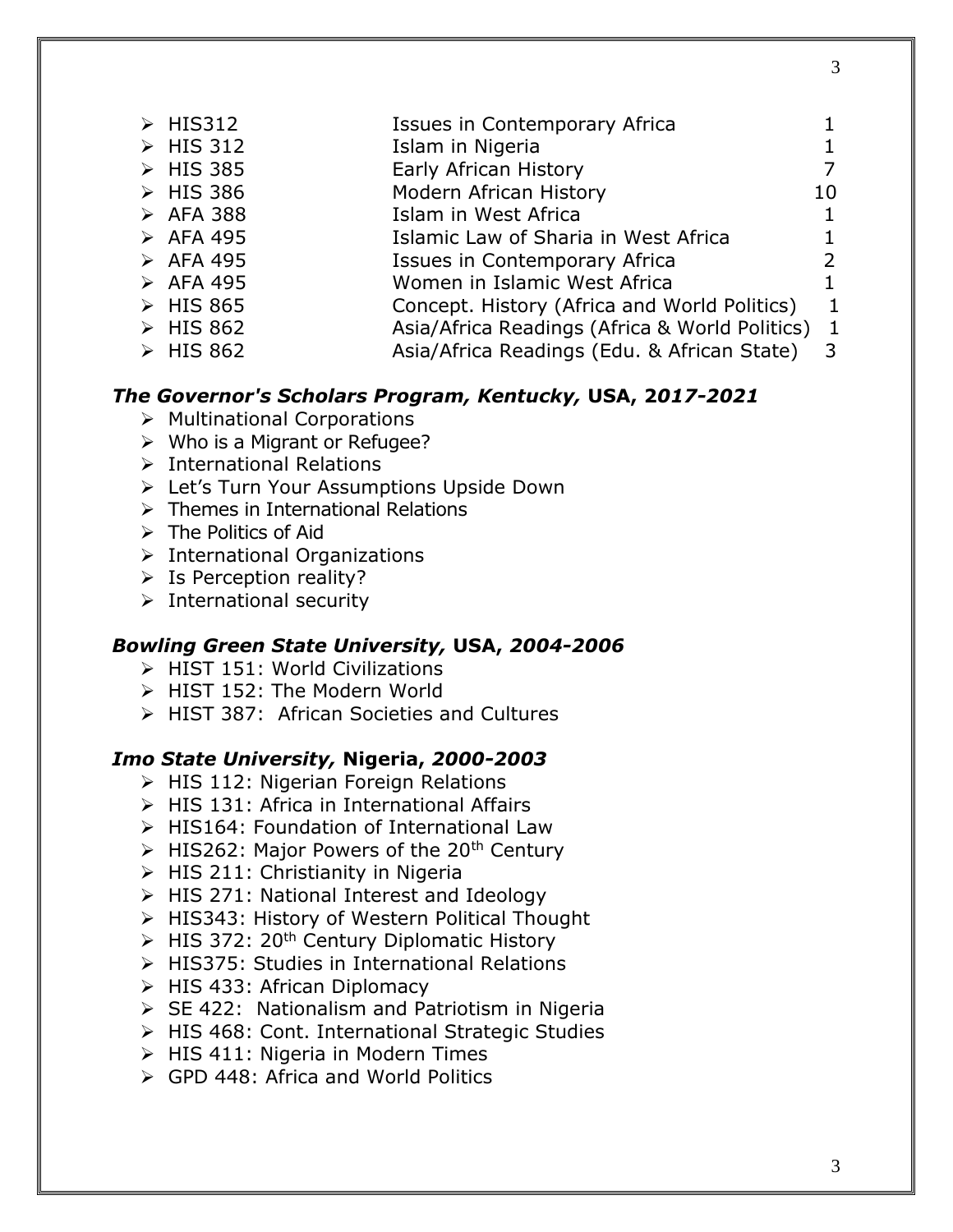#### **PUBLISHED WORKS**

#### **Books**:

- **1.** *Ogechi E. Anyanwu, The Making of Mbano: British Colonialism, Resistance, and Diplomatic Engagements in Southeastern Nigeria, 1906-1960 (Lanham, Maryland: Lexington Books, 2021).*
- **2.** *Ogechi E. Anyanwu,* ed., *The Sir Lucius Ehieze I Know: A Biography*  (Owerri, Eddison Publishing, 2021).
- **3.** Ogechi E. Anyanwu and Michael Mwenda Kithinji, *Africana World in Perspective: An Introduction to Africa and the African Diaspora, 2nd edition* (Dubuque, Iowa: Kendall Hunt Publishing Company, 2021*)*.
- **4.** Ogechi E. Anyanwu and Michael Mwenda Kithinji, *Africana World in Perspective: An Introduction to Africa and the African Diaspora* (Dubuque, Iowa: Kendall Hunt Publishing Company, 2020*)*.
- **5.** Ogechi E. Anyanwu, Lisa Day, Norman Powell, Joshua Farrington, and Gwen Graham, eds., *Slavery to Liberation: The African American Experience* (Richmond, Kentucky: Eastern Kentucky University Libraries, 2019).
- **6.** Ogechi E. Anyanwu and Apollos Nwauwu, ed., *Culture, Precepts, and Social Change in Southeastern Nigeria: Understanding the Igbo*  (Lanham, Maryland: Lexington Books, 2019).
- **7.** Ogechi E. Anyanwu, Timothy Forde, Iddah Otieno, ed., Higher Education in Africa and the United States: The Black Experience (Stillwater, Oklahoma: New Forums Press, 2019).
- **8.** Ogechi E. Anyanwu and Apollos Nwauwu, ed., *Politics and Identity Formation in Southeastern Nigeria: The Igbo in Perspective* (Lanham, Maryland: Lexington Books, 2019).
- **9.** Ogechi E. Anyanwu and Salome Nnoromele, eds., *(Re)tracing Africa: A Multi-disciplinary Study of African History, Societies, and Cultures, 2nd edition* (Dubuque, Iowa: Kendall Hunt Publishing Company, 2015).
- **10.** Ogechi E. Anyanwu and Salome Nnoromele, eds., *(Re)tracing Africa: A Multi-disciplinary Study of African History, Societies, and Cultures*  (Dubuque, Iowa: Kendall Hunt Publishing Company, 2012).
- **11.** Ogechi E. Anyanwu*, The Politics of Access: University Education and*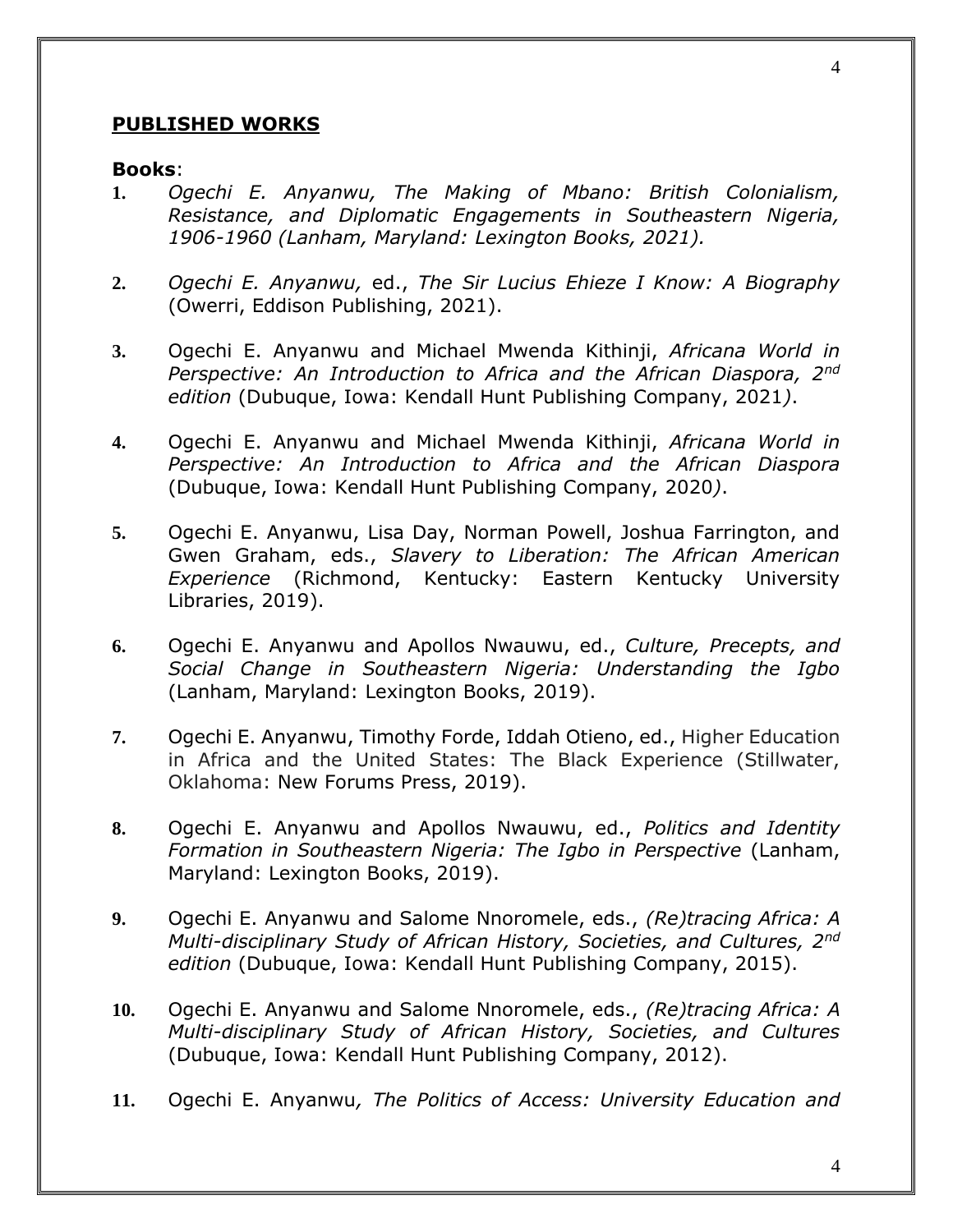*Nation Building in Nigeria, 1948-2000* (Calgary, Canada: University of Calgary Press, 2011). Received favorable reviews in *African and Asian Studies,* Vol. 11(2012)*; OFO: Journal of Transatlantic Studies*, Vol. 1. No. 2 (2011); *Journal of Retracing Africa*, Vol. 1. No. 1 (2014).

- **12.** Ogechi E. Anyanwu, *Politics Without Government: The Management of Conflict and Cooperation in International Relations* (Owerri: Alvan Global Publications, 2002).
- **13.** Ogechi E. Anyanwu, *Issues in African Diplomacy* (Owerri: Tony Ben Publishers, 2000).

#### *Refereed Journal Articles:*

- **14.** Ogechi E. Anyanwu, "Muammar Gaddafi, the West, and Africa's Struggles against Neocolonialism," *OFO: Journal of Transatlantic Studies,* 6, no. 2 (Nov. 2016): 20-43.
- **15.** Ogechi E. Anyanwu, "Challenging the Status Quo: Alan Pifer and Higher Education Reform in Colonial Nigeria," *History of Education* 42, no. 1 (2013): 70–91.
- **16.** Ogechi E. Anyanwu, "The Anglo-American-Nigerian Collaboration in Nigeria's Higher Education Reform: The Cold War and Decolonization, 1948-1960," *Journal of Colonialism and Colonial History* 11, no.3 (Winter 2010): 1-26.
- **17.** Ogechi E. Anyanwu, "Experiment with Mass University Education in Post-Civil War Nigeria, 1970-1979," *Journal of Nigerian Studies* 1, no. 1 (Fall 2010): 1-36.
- **18.** Ogechi E. Anyanwu, "Enforcing Shari'ah Law in Nigeria: Women, Justice, and Muslims' Collective Conscience," *The American Journal of Islamic Social Sciences* 26, no.3 (2009): 24-40.
- **19.** Ogechi E. Anyanwu, "Crime and Punishment in the Pre-colonial Igbo Society: The Challenge of British Colonial Rule," *The International Journal of African Studies* 6, no.2 (2007): 45-71.
- **20.** Ogechi E. Anyanwu & Apollos Nwauwa, "The Concepts and Challenges of the Universal Basic Education (UBE) Policy in Nigeria," *International Journal of Social and Management Sciences* 1, no 2 (December 2007): 114-142.
- **21.** Ogechi E. Anyanwu, "Crime and Justice in Post-colonial Nigeria: The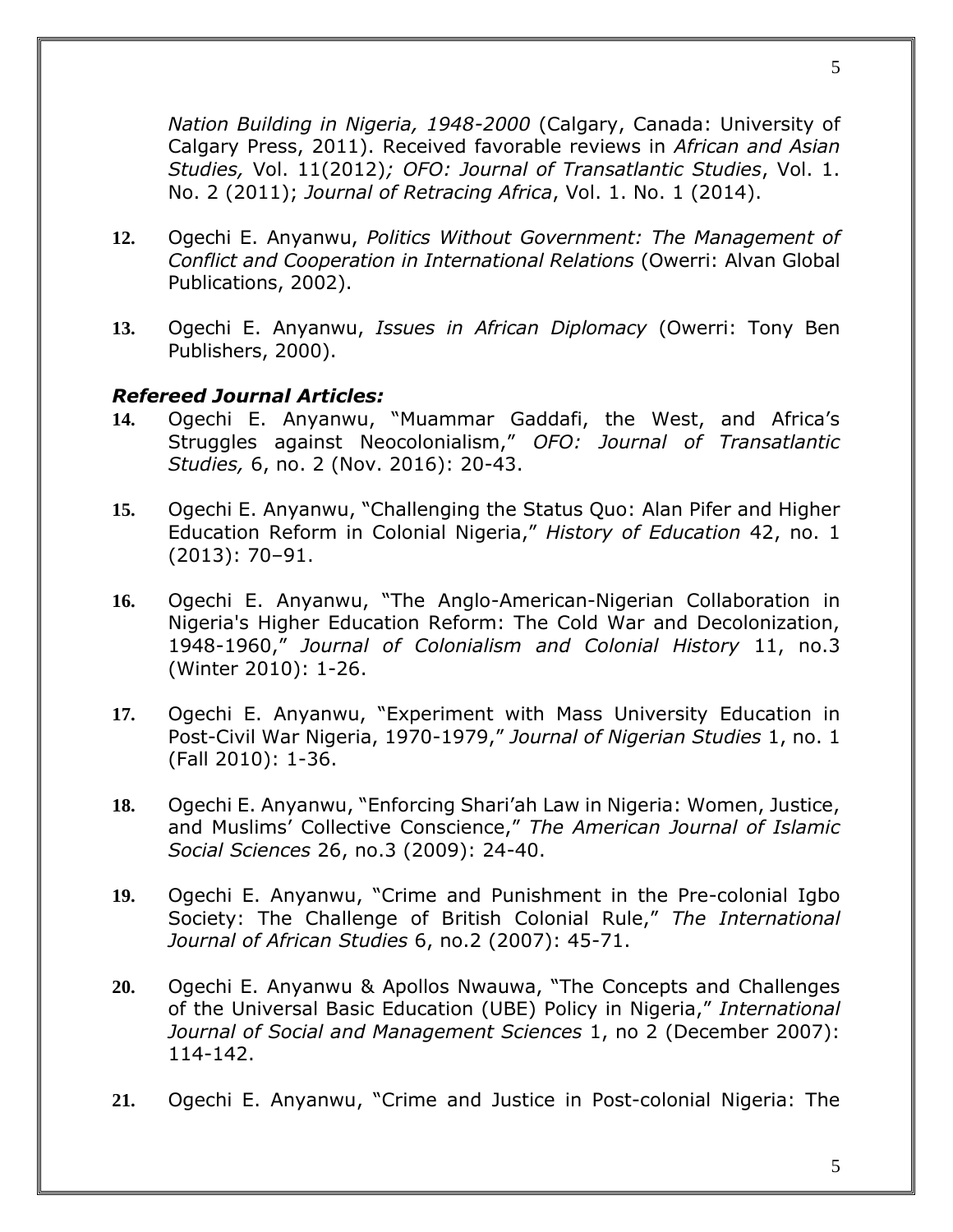Justifications and Challenges of Islamic Law of Sharia," *Journal of Law and Religion* XXI, no. 2 (2005-2006): 315-347.

- **22.** Ogechi E. Anyanwu, "Religious Conflict and Integration in a Democratic Nigeria: The Peril and the Promise," *Journal of Nigerian Languages and Culture* 3 (May 2002): 70-76.
- **23.** Ogechi E. Anyanwu, "The Challenges of Regional Integration in a Globalizing World: Africa's Spectator Economy," *Journal of Humanities* 1, no. 5 (September 2002): 149-160.

#### *Refereed Chapters in Books:*

- **24.** Ogechi E. Anyanwu, "Did Colonialism Distort African Development? No!," in *Debating African Issues: Conversations Under the Palaver Tree*, ed. William G. Moseley and Kefa Otiso (London: Taylor & Francis: forthcoming):
- **25.** Ogechi E. Anyanwu, "Connecting Theory with Reality: Understanding the Causes of the Nigeria-Biafra War," in *The Nigeria-Biafra War: An Intellectual History*, ed. Toyin Falola and Ogechukwu Ezekwem (Durham, NC: Carolina Press, 2016), 40-61.
- **26.** Ogechi E. Anyanwu, "Islam and Islamic Revivalism in Africa," in *(Re) tracing African History, Societies, and Cultures: A Multi-disciplinary Study of Africa, 2nd ed.,* ed. Ogechi Anyanwu and Salome Nnoromele (Dubuque, IA: Kendall/Hunt Publishing Company, 2015), 61-75.
- **27.** Ogechi E. Anyanwu*, "*Crime and Punishment in Pre-colonial Igbo Society and the Challenge of British Colonial Rule," in *Between Tradition and Change: Sociopolitical and Economic Transformation among the Igbo of Nigeria,* ed. Apollos O. Nwauwa and Ebere Onwudiwe (Glassboro, N.J.: Goldline & Jacobs Publishers, 2012), 29-67. First version previously published in *The International Journal of African Studies* 6, no.2 (2007).
- **28.** Ogechi E. Anyanwu and Chukwunenye Njoku, "Education in Africa: History, Politics, and Challenges," in *(Re)tracing African History, Societies, and Cultures: A Multi-disciplinary Study of Africa,* ed. Ogechi Anyanwu and Salome Nnoromele (Dubuque, IA: Kendall/Hunt Publishing Company, 2012), 93-123.
- **29.** Ogechi E. Anyanwu and Ralph Njoku, "The Dynamic Causes of Conflicts and Wars in Africa," in *Wars and Peace in Africa,* ed. Toyin Falola and Raphael Chijioke Njoku (Durham, NC: Carolina Academic Press, 2010), 89-108.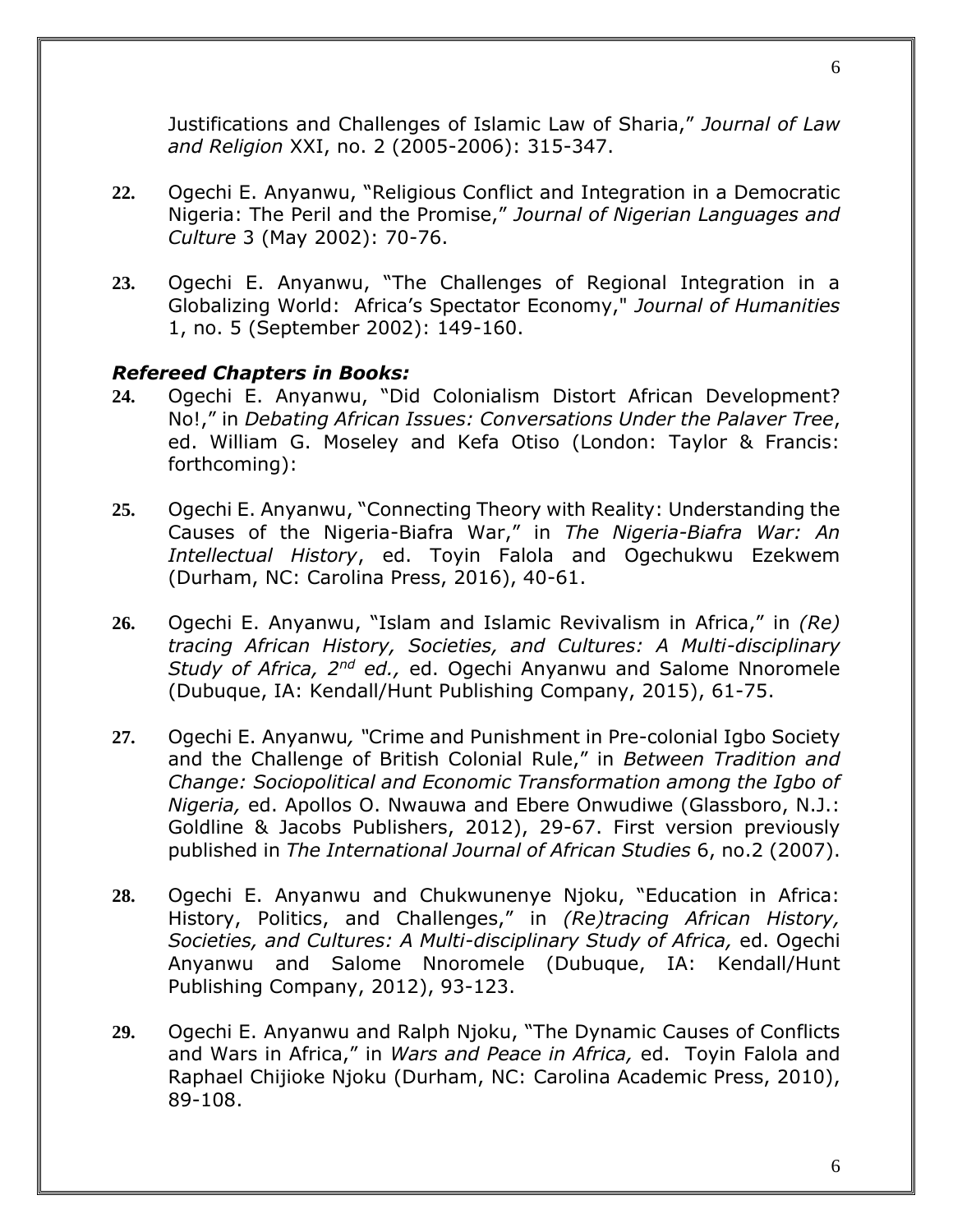- **30.** Ogechi E. Anyanwu, "Colonial and Apartheid South Africa," in *Africa and the Wider World, eds.* Hakeem Ibikunle Tijani, Raphael Chijioke Njoku, and Tiffany Fawn Jones (Boston: Pearson, 2010), 326-342.
- **31.** Ogechi E. Anyanwu, "Mother Tongue Education in a Globalizing World: The Nigerian Experience since 1882," in *The Africa We Know: Reading and Writing across Disciplines in African and Liberal Studies Programs,*  ed. Désiré Baloubi (Littleton, MA: Tapestry Press, 2009), 159-172.

#### *Book Reviews:*

- **32.** Ogechi E. Anyanwu, Review of Ewing, Adam. *The Age of Garvey: How a Jamaican Activist Created a Mass Movement and Changed Global Black Politics.* Princeton, New Jersey: Princeton University Press, 2014) in *OFO: Journal of Transatlantic Studies 6, no. 2 (Nov. 2016).*
- **33.** Ogechi E. Anyanwu, Review of Emmanuel Yewah and Dimeji Togunde, ed., *Across the Atlantic: African Immigrants in the United States Diaspora* (Illinois: Common Ground, 2010), in *Igbo Studies Review*, No. 2 (2014): 169-171.
- **34.** Ogechi E. Anyanwu, Review Jan Vansina, *Being Colonized: The Kuba Experience in Rural Congo, 1880-1960* (Wisconsin: The University of Wisconsin Press, 2010), in *Journal of Retracing Africa* 1, Issue 1 (Spring 2014): 49-51.
- **35.** Ogechi E. Anyanwu, Review of Philip Muehlenbeck, *Betting on the Africans: John F. Kennedy's Courting of African Nationalist Leaders*  (Oxford: Oxford University Press, 2012) in *African Studies Quarterly,*  13, no. 1 (Winter 2013): 129-130.
- **36.** Ogechi E. Anyanwu, Review of Raphael Chijioke Njoku *African Cultural Value: Igbo Political Leadership in Colonial Nigeria, 1900-1966* (New York: Routledge, 2006) in MBARI: *The International Journal of Igbo Studies* 1, no. 1 (January 2008): 147-150.

#### *Other Published Works*

#### *Encyclopedia Entries:*

**37.** Ogechi E. Anyanwu, "George W. Wilson, Sr.-1943-2005," in *Kentucky African American Encyclopedia,* eds. John A. Hardin, Karen Cotton McDaniel, Gerald L. Smith (Lexington: University Press of Kentucky, 2015).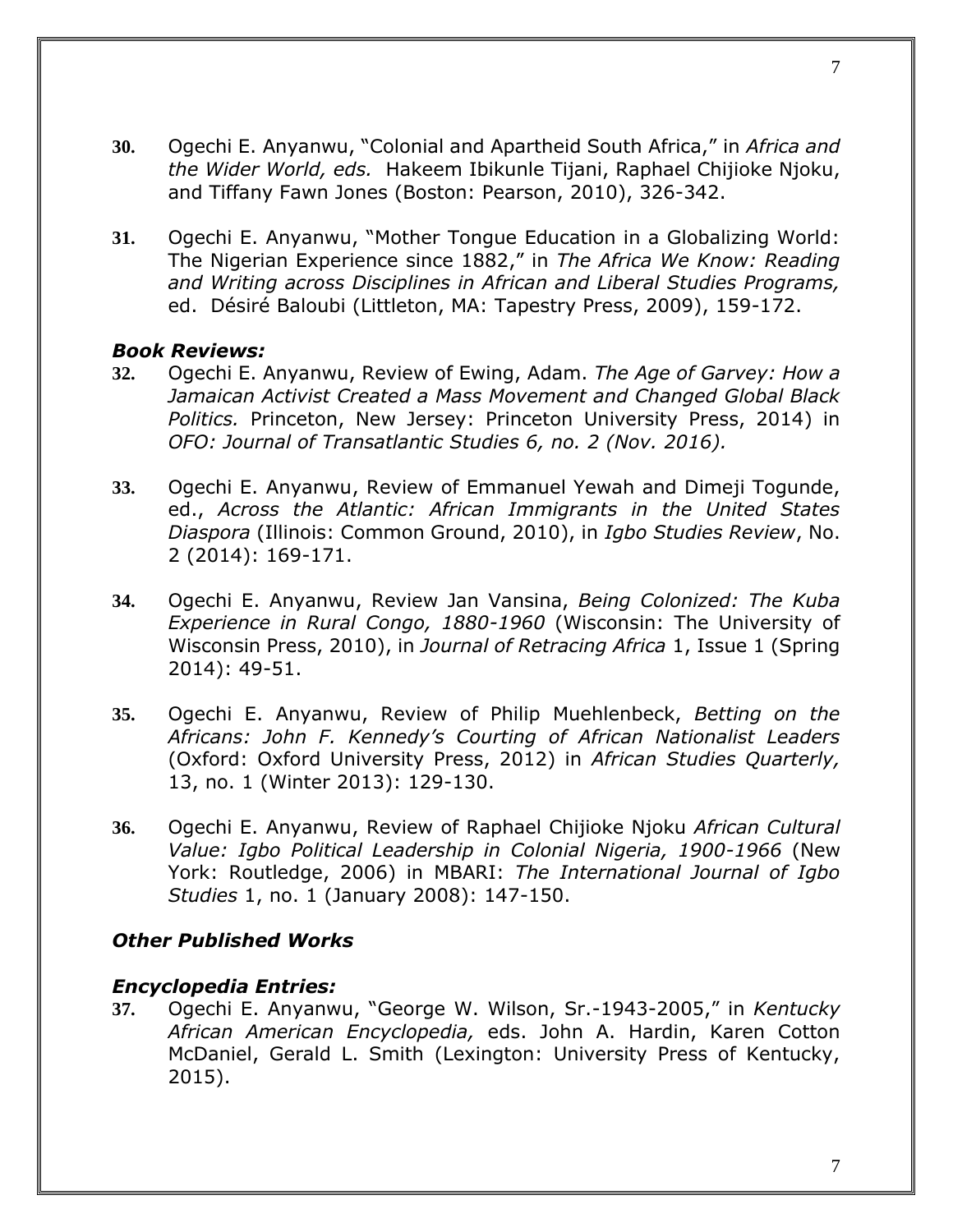- **38.** Ogechi E. Anyanwu, "[Western Colored Branch Library, Louisville-1905](https://www.uky.edu/OtherOrgs/kaae/topsub/entry.php?ent=999)," in *Kentucky African American Encyclopedia,* eds*.* John A. Hardin, Karen Cotton McDaniel, Gerald L. Smith (Lexington: University Press of Kentucky, 2015).
- **39.** Ogechi E. Anyanwu, "Thomas Fountain Blue, Sr. 1866-1935," in *Kentucky African American Encyclopedia,* eds*.* John A. Hardin, Karen Cotton McDaniel, Gerald L. Smith (Lexington: University Press of Kentucky, 2015).
- **40.** Ogechi E. Anyanwu, "William Henry Steward-1847-1935," in *Kentucky African American Encyclopedia,* eds*.* John A. Hardin, Karen Cotton McDaniel, Gerald L. Smith (Lexington: University Press of Kentucky, 2015).
- **41.** Ogechi E. Anyanwu, "The Merits and Challenges of Mother Tongue Based Education in Africa," in *Encyclopedia of Diversity and Social Justice*, ed. Sherwood Thompson (Lanham, MD: Rowman & Littlefield, 2014).
- **42.** Ogechi E. Anyanwu, "Organization of African Unity (OAU)" in *Encyclopedia of Western Colonialism since 1450, vol 2,* ed. Thomas Benjamin (Detroit: Macmillan Reference USA, 2007): 880- 882.

#### *Other Works:*

- **43.** Ogechi E. Anyanwu, Interview granted to Mario Anderson, Anchor & Reporter, Spectrum News, Kentucky, "Celebrate Black History" program, aired on February 18, 2018 at 10:00 am, [http://spectrumlocalnews.com/section/in-focus/in-focus](http://spectrumlocalnews.com/section/in-focus/in-focus-kentucky.html)[kentucky.html.](http://spectrumlocalnews.com/section/in-focus/in-focus-kentucky.html)
- **44.** Ogechi E. Anyanwu, "From the Director's Desk," Newsletter: African/African American Studies, 2, Issue 3 (Fall 2017): 1-2.
- **45.** Ogechi E. Anyanwu, "From the Director's Desk," Newsletter: African/African American Studies, 1, Issue 2 (Spring 2017): 1-2.
- **46.** Ogechi E. Anyanwu, "From the Director's Desk," Newsletter: African/African American Studies, 1, Issue 1 (Fall 2016): 2-3.
- **47.** Ogechi E. Anyanwu, "Editor's Preface," *Journal of Retracing Africa 3*, Issue 1 (Fall 2016): v-vii.
- **48.** Ogechi E. Anyanwu, "Editor's Preface," *Journal of Retracing Africa 2*, Issue 1 (Fall 2015): v-vii.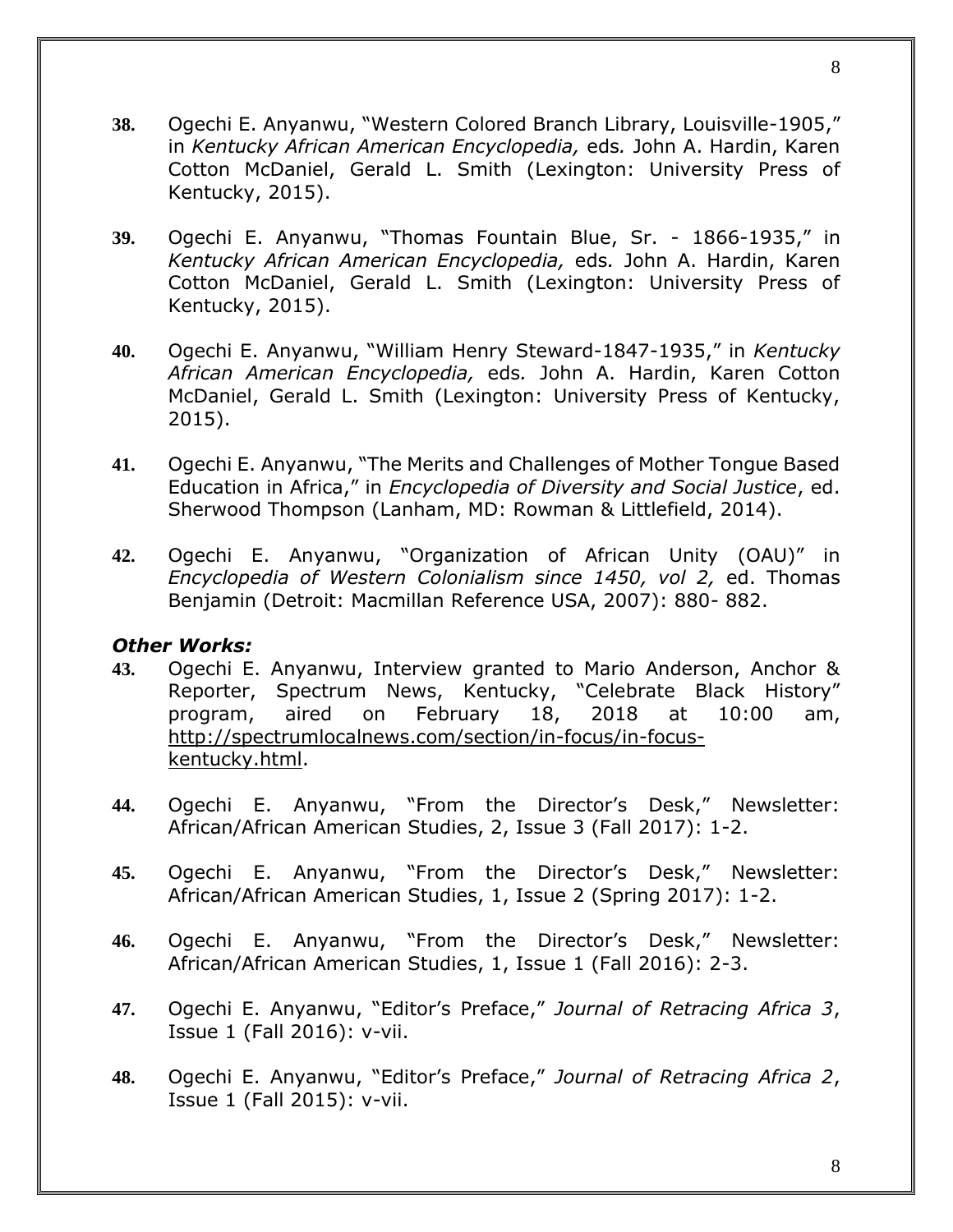- **49.** Ogechi E. Anyanwu, "Editor's Preface," *Journal of Retracing Africa* 1, Issue 1 (Spring 2014): vi-vii.
- **50.** Ogechi E. Anyanwu, "Conversation with Ogechi Anyanwu on *The Politics of Access: University Education and Nation Building in Nigeria, 1948- 2000*," *JENdA: A Journal of Culture and African Women Studies*, Issue 20 (2012): 136-7.

#### **ORAL PAPERS PRESENTED/ INVITED LECTURES**

- **1.** Ogechi E. Anyanwu, "Mbano Women and Anti-Colonial Rebellion in Southeastern Nigeria, 1929-1930," paper presented by Ogechi E. Anyanwu at the 2021 Virtual Conference of the Igbo Studies Association held via Zoom, June 17-19, 2021.
- **2.** Ogechi E. Anyanwu, "Egbe Bere, Ugo Bere: Reflections on the Place of Igbo Value System in Nigeria's Imagination," Keynote Address delivered at Ndi-Igbo Na Kentucky 2019 End of the Year's Party, Louisville, Kentucky, December 14, 2019.
- **3.** Ogechi Anyanwu, "My Nigeria: Peoples, Societies and Cultures," Speech delivered at the Girls Scout of America, Model Laboratory School, Richmond, KY, February 5, 2019.
- **4.** Ogechi E. Anyanwu, "Africa and the Cold War," Invited Lecture presented at the Department of History Institute for Teaching Excellence Professional Development Workshop, held at EKU, Perkins 214, Saturday, 9:00 am-4:00 pm, October 6, 2018.
- **5.** Ogechi Anyanwu, "Reject the Single Story," Speech delivered at the community meeting of the Governor's Scholars Program, Kentucky, Northern Kentucky University Campus, July 9, 2018.
- **6.** Ogechi Anyanwu, "The Politics of Change in Post-Colonial Africa: Lessons from Anti-Colonial Ideas and Movements," Paper presented at the 2018 Chinua Achebe Memorial Lecture held at the University of Nsukka, Nigeria, April 8-13, 2018.
- **7.** Ogechi Anyanwu, "Women and Anti-Colonial Rebellion in Eastern Nigeria, 1929-1930, paper presented at the 13th Annual Herstory Conference, held at Eastern Kentucky University, March 28, 2018.
- **8.** Ogechi Anyanwu, "Invoking Igbo Cultural Values to Challenge British Paternalism: The Cost and Consequences of Colonial Economic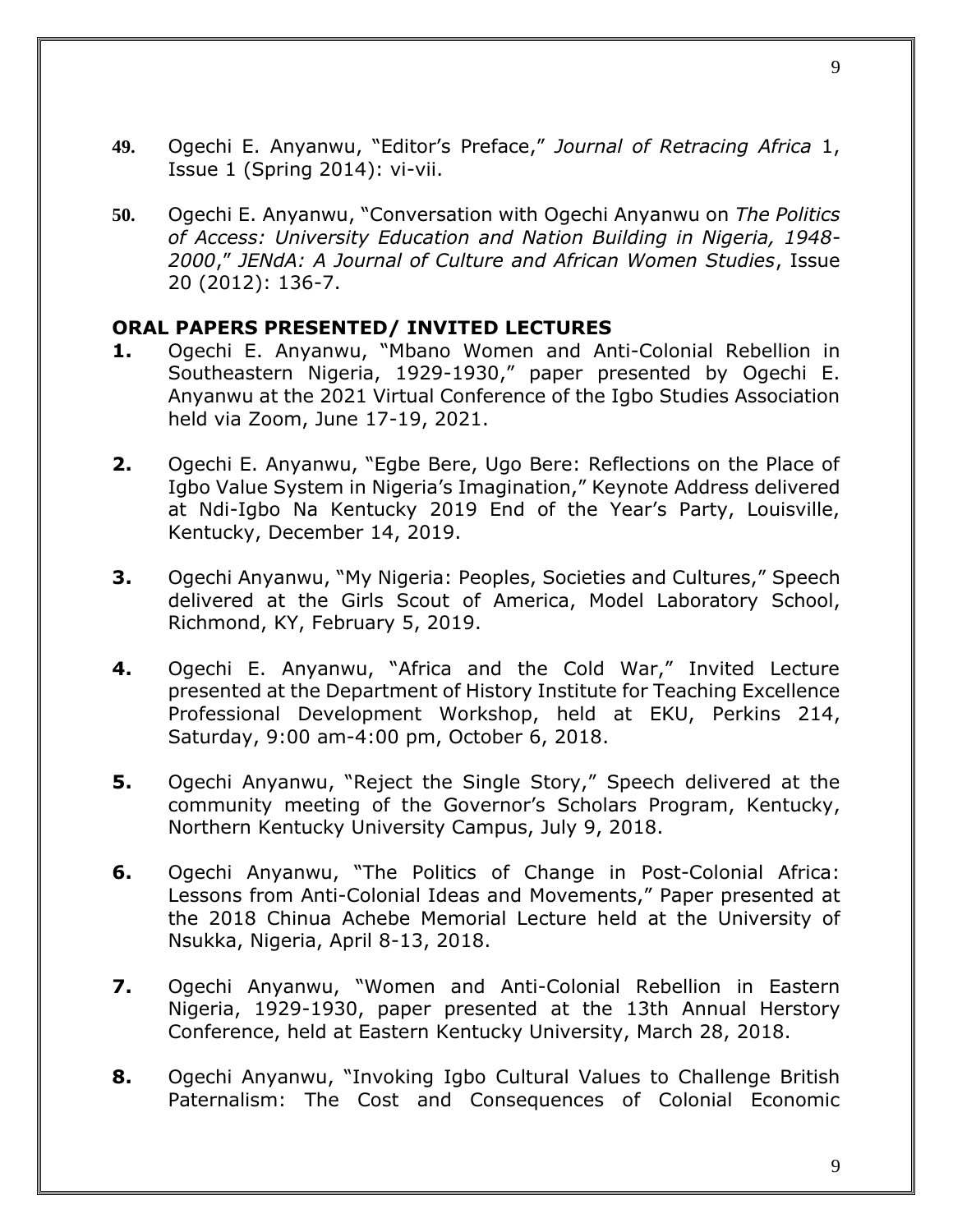Experiment in Mbano," paper presented at 15<sup>th</sup> International Conference on the Igbo Studies Association held in Greatwood Hotels Owerri, Nigeria, June 8-10, 2017 (Panel 13).

- **9.** Ogechi Anyanwu, "Experiments with Inclusion in Higher Education in Post-Colonial Nigeria," paper presented at the Kentucky Association of Blacks in Higher EducationConference, Berea College, Berea, Kentucky, March 30-April 1, 2017.
- **10.** Ogechi Anyanwu, "University Education in Post-Colonial Africa: The Burden of History and the Promise of the Future," Invited Lecture presented at the Frank Church Symposium, March 2-4, 2017, Idaho State University.
- 11. Ogechi Anyanwu, "Christmas in Africa," Conference video presentation by Ogechi E. Anyanwu to  $4<sup>th</sup>$  graders during the school's "Christmas Around the World Celebration," Lynn Camp Elementary School, Corbin Kentucky, December 2, 2016.
- **12.** Ogechi Anyanwu, "From Hereditary Authority to Representative Government: Leadership and the Politics of Inclusion in Colonial Mbano," paper presented at the Agbogidi, Igbo Culture and Leadership: A Multidisciplinary Conference in honor of Igwe Alfred Achebe, Obi of Onitsha, University of Nigeria, Nsukka, July 17-19, 2016.
- **13.** Ogechi Anyanwu, "Town Unions and Human Resource Development in Colonial Africa: A Case Study of OSU Progressive Union in Mbano," paper presented at the 13th International Conference on the Igbo Studies Association held in Dominican University, River Forest, Illinois, May 12- 14, 2016 (Panel 23).
- **14.** Ogechi Anyanwu, "Dreams Deferred: Neo-colonialism, Nation Building, and the Nigerian Civil War, 1967-1970," paper presented at the 31st Ohio Valley History Conference held at Eastern Kentucky University, October 1-3, 2015 (Panel 8).
- **15.** Ogechi Anyanwu, "Community Development and Education in Colonial Mbano," paper presented at the  $13<sup>th</sup>$  International Conference on the Igbo Studies Association held in Marquette University, Marquette, Wisconsin, USA April 9-11, 2015.
- **16.** Ogechi Anyanwu, "(Mis) representation of History: Muammar Gaddafi, the West and the Search for African Unity and Independence," Keynote Address delivered at the 54<sup>th</sup> Annual Banquet of African Students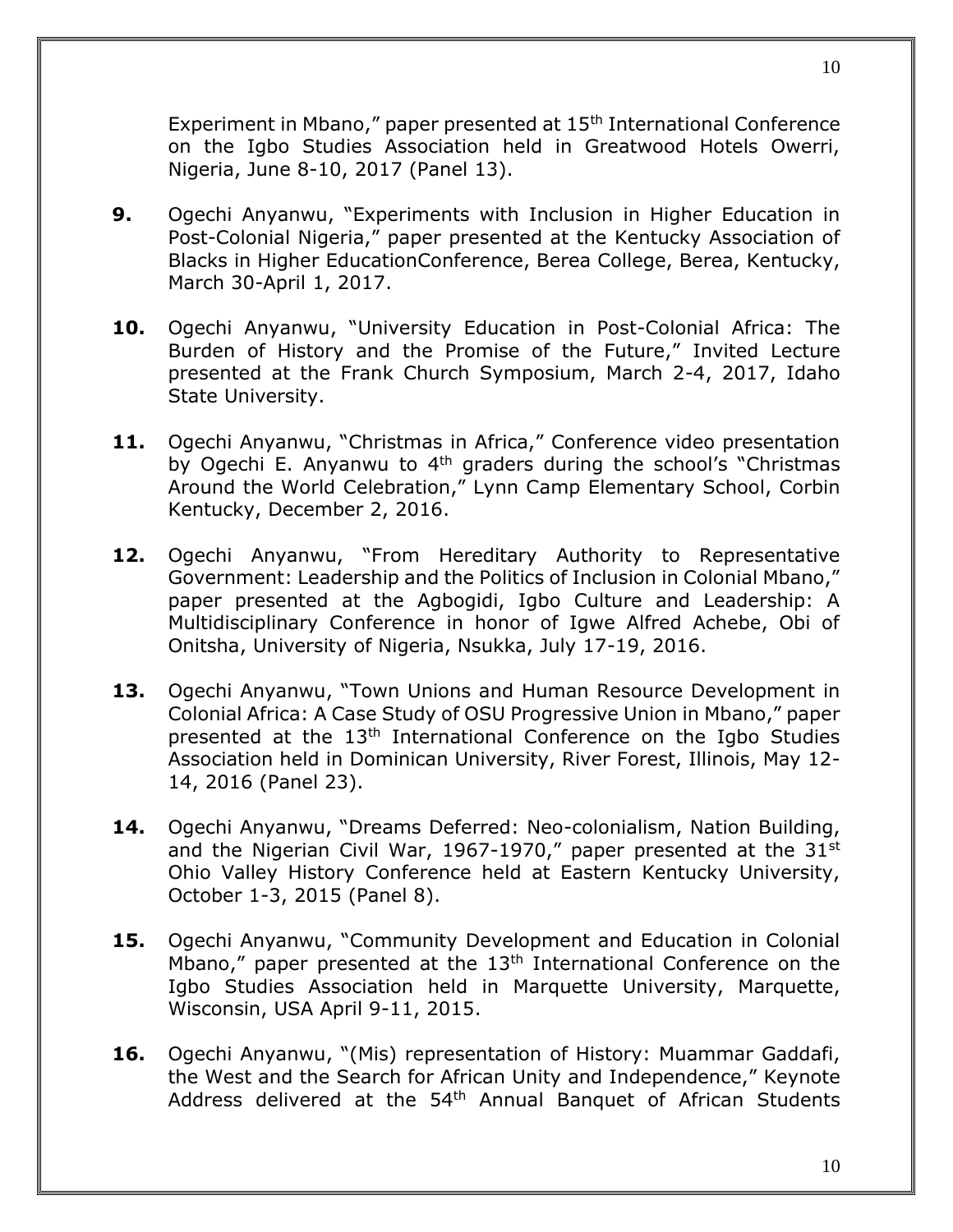Association, Berea College, March 21, 2015.

- **17.** Ogechi Anyanwu, "Understanding Crime and Punishment in Colonial Mbano, 1906-1960," paper presented at the  $12<sup>th</sup>$  International Conference on the Igbo Studies Association held at Dominican University, River Forest, Illinois, May 22-24, 2014 (Panel IV-B).
- **18.** Ogechi Anyanwu, "Understanding the Dynamics of Societal Transformation in Africa: A Colonial History of Mbano, 1900-1960," paper presented at the Southern Interdisciplinary Roundtable on African Studies (SIRAS) held in Kentucky State University, Frankfort, April 5-8, 2012 (Panel 12).
- **19.** Ogechi Anyanwu, Book Presentation: *(Re)tracing Africa: A Multidisciplinary Study of African History, Societies, and Cultures,* presented at the Southern Interdisciplinary Roundtable on African Studies (SIRAS) held in Kentucky State University, Frankfort, April 5-8, 2012 (Plenary Presentation III).
- **20.** Ogechi Anyanwu, "Producing an Original Piece of Scholarship," lecture delivered at Imo State University, Owerri, August 5, 2011.
- **21.** Ogechi Anyanwu, "Pointing the Way Forward: Alan Pifer and Higher Education in Colonial Nigeria*,"* paper presented at the Southern Interdisciplinary Roundtable on African Studies (SIRAS) held in Kentucky State University, Frankfort, April 3-5, 2009.
- **22.** Ogechi Anyanwu, "Cold War, Decolonization, and Nigeria's Higher Education Reform, 1954-1960," paper presented at the 24<sup>th</sup> Annual Ohio Valley History Conference, Austin Peay State University, Campus, October 30-November 1, 2008.
- **23.** Ogechi Anyanwu, "Private University Education in Nigeria, 1983-2006," paper presented at the Southern Interdisciplinary Roundtable on African Studies (SIRAS) held in Kentucky State University, Frankfort, April 4-5, 2008.
- **24.** Ogechi Anyanwu, "Justice, Gender, and the Challenges of Sharia Law in Nigeria Since 2000," paper written for presentation at the  $11<sup>th</sup>$  Annual Meeting of the Association for the Study of Law, Culture, and the Humanities, held in San Francisco State University and the University of California at Berkeley, 28-29 March 2008.
- **25.** Ogechi Anyanwu, "Affirmative Action & the Politics of Access to Higher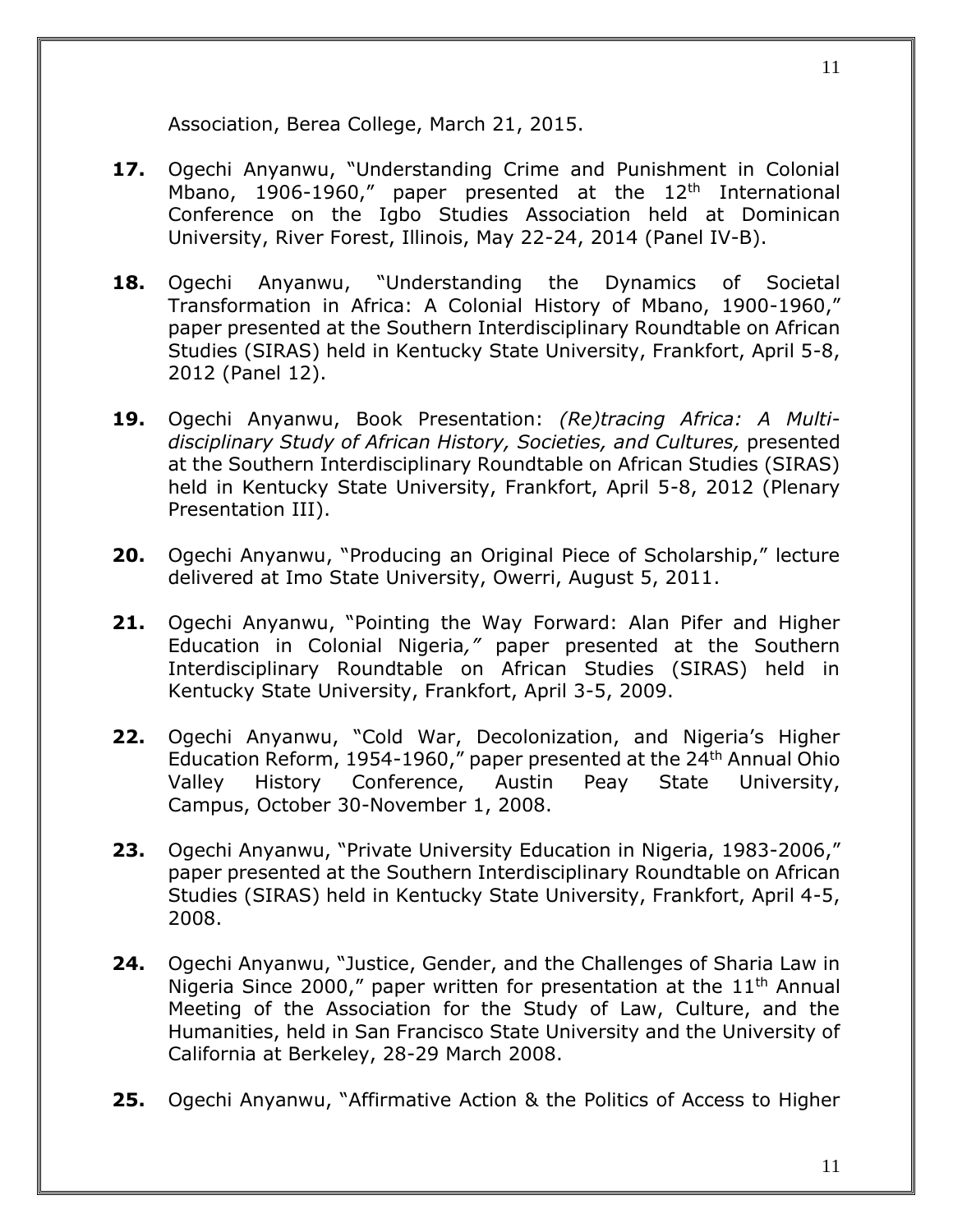Education in Nigeria & the United States," Incited Lecture presented during the Black History Month 2007, at Teaching & Learning Center, Keen Johnson Building, EKU, February 22, 2007.

- **26.** Ogechi Anyanwu, "Carnegie Corporation and the Push for Mass University Education in Colonial Nigeria, 1954-1960," paper presented at the Southern Interdisciplinary Roundtable on African Studies (SIRAS) held in Kentucky State University, Frankfort, April 12-14, 2007.
- **27.** Ogechi Anyanwu, "Massification of University Education and Collective Conscience in the Post-Civil War Nigeria, 1970-1979," paper presented at the 2006 Annual Meeting of African Studies Association, San Francisco, CA., November 16-19, 2006. VIII-Q10.
- **28.** Ogechi Anyanwu, "*Hotel Rwanda*: The Legacy of Colonialism, the Failure of the UN, and the Hope for Africa", presentation at an event organized by the EKU's Genocide Intervention Organization, November 6, 2006.
- **29.** Ogechi Anyanwu, "Justice and Gender in a Globalizing World: The Sharia Question in Muslim Nigeria," paper presented at the James A. Barnes Club Conference, Temple University, Philadelphia, April 1, 2006.
- **30.** Ogechi Anyanwu, "Crime and Punishment in Igboland: The Challenge of British Colonial Rule," invited paper presented at the Workshop on Ethno-Political History in Africa, Central State University Wilberforce, Ohio**,** Saturday, March 19, 2005.
- **31.** Ogechi Anyanwu, "The Politics of Access to University Education in Nigeria, 1970- 1990: A Historical Analysis," paper presented at the James A. Barnes Club Conference, Temple University, Philadelphia, February 19, 2005 (Panel 15).
- **32.** Ogechi Anyanwu, "European Missionary Enterprise in Nigeria During the Era of British Colonial Rule," paper presented at a colloquium organized by Africana Studies, Bowling Green State University, March 23, 2005.
- **33.** Ogechi Anyanwu, "Nigeria and the Dilemma of Mother Tongue Education in a Globalizing World," paper presented at the 47<sup>th</sup> Annual Meeting of African Studies Association, New Orleans, November 11-14, 2004 (III-P9).
- **34.** Ogechi Anyanwu, "The Concepts and Challenges of the Universal Basic Education (UBE) Policy in Nigeria," paper presented with Apollos Nwauwa at the Policy History Conference, St Louis, Missouri, May 20-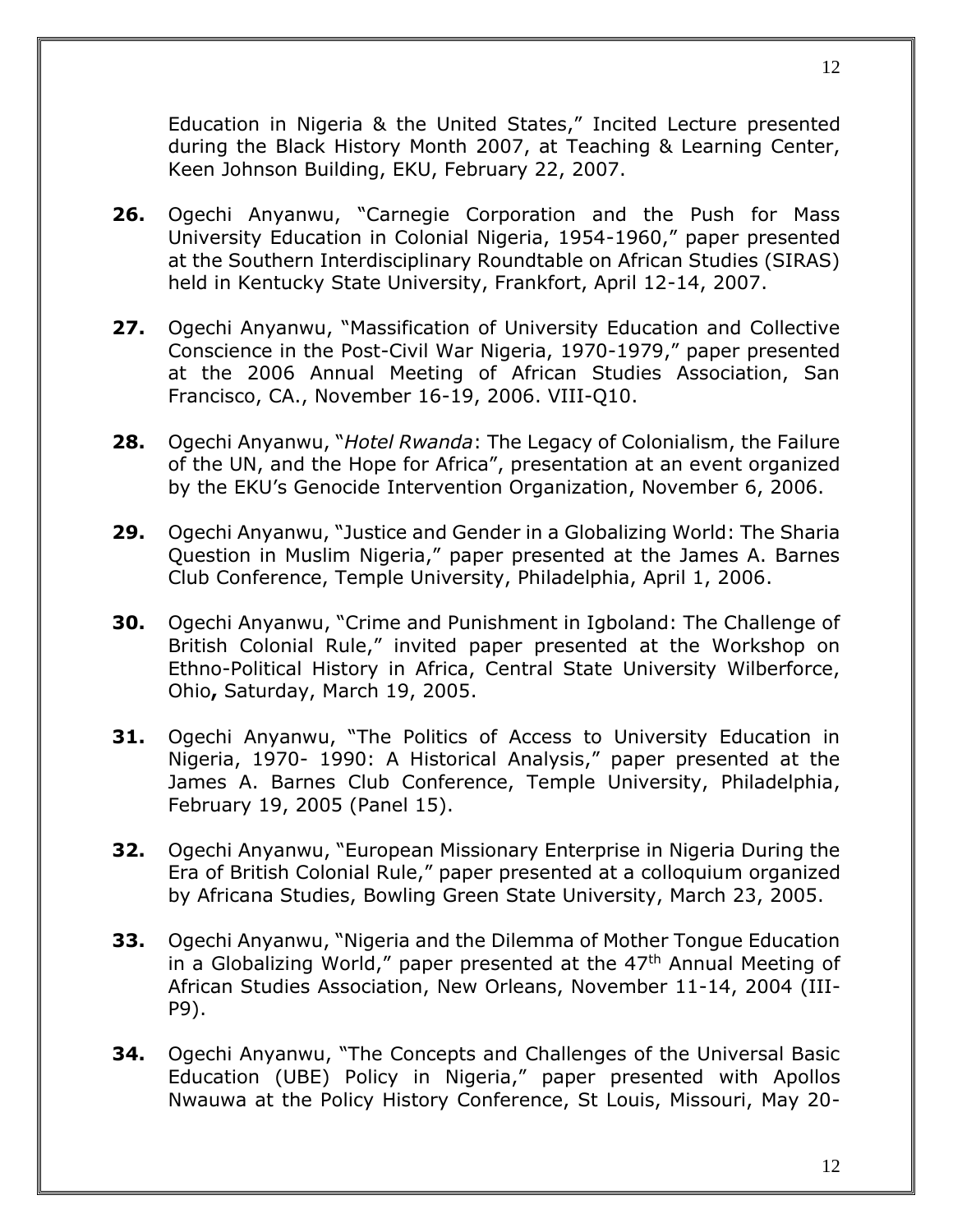- **35.** Ogechi Anyanwu, Keynote Speaker, "Mastering Globalization: The Benefits and Burdens of Information and Communication Technologies for Africa," paper presented at a colloquium organized by Africa's peoples Association Bowling Green State University, April 6, 2004.
- **36.** Ogechi Anyanwu, "Politics of Autonomous Community Creation in Imo State: Case Study of Isieke- Ehime Mbano Experience," paper presented at the 2<sup>nd</sup> Annual International Conference on Igbo Studies Washington, D .C, USA, April 2-3, 2004 (VII).
- **37.** Ogechi Anyanwu, "Towards the Global Information Society: The Challenges of Universal Basic Education in Nigeria,*"* paper presented at the 6th annual Conference of Association for the Promotion of Nigerian Language and Culture, Imo State University, Owerri Nigeria, November 25-27, 2002.
- **38.** Ogechi Anyanwu, Keynote Speaker, "Information Technologies and African Development in a Globalized World*:* Device or Deceit," paper presented at the Maiden National Conference of the National Association of History and International Studies Students, Imo state University, Owerri, July 9, 2002.
- **39.** Ogechi Anyanwu, "Nigeria and the Challenges of Education in a Globalizing World: Opportunities and Risks,*"* paper presented at the 3rd Annual Conference of the National Association for the Promotion of Development Studies (NAPDS), Alvan Ikoku College of Education, Owerri, November 11-15, 2002.
- **40.** Ogechi Anyanwu, Keynote Speaker, "Sacrificing Today for the Benefit of Tomorrow: Challenges of Education in Community Development," Invited lecture presented at a symposium /Merit Award presentation organized by the Agbaja Graduates and Undergraduates Association (AGUA), Orie Ikpa, Agbaja Ehime-Mbano Local Government Area, Imo State, Nigeria, December 28, 2002.
- **41.** Ogechi Anyanwu, "Religious Conflict and Integration in a Democratic Nigeria: The Peril and the Promise," paper presented at the 6th Annual Conference of the Association for the Promotion of Nigerian Language and Culture, Imo State University, Owerri, Nigeria, November 25-29, 2001.
- **42.** Ogechi Anyanwu, "Inter and Intra State Conflict Resolution in Africa: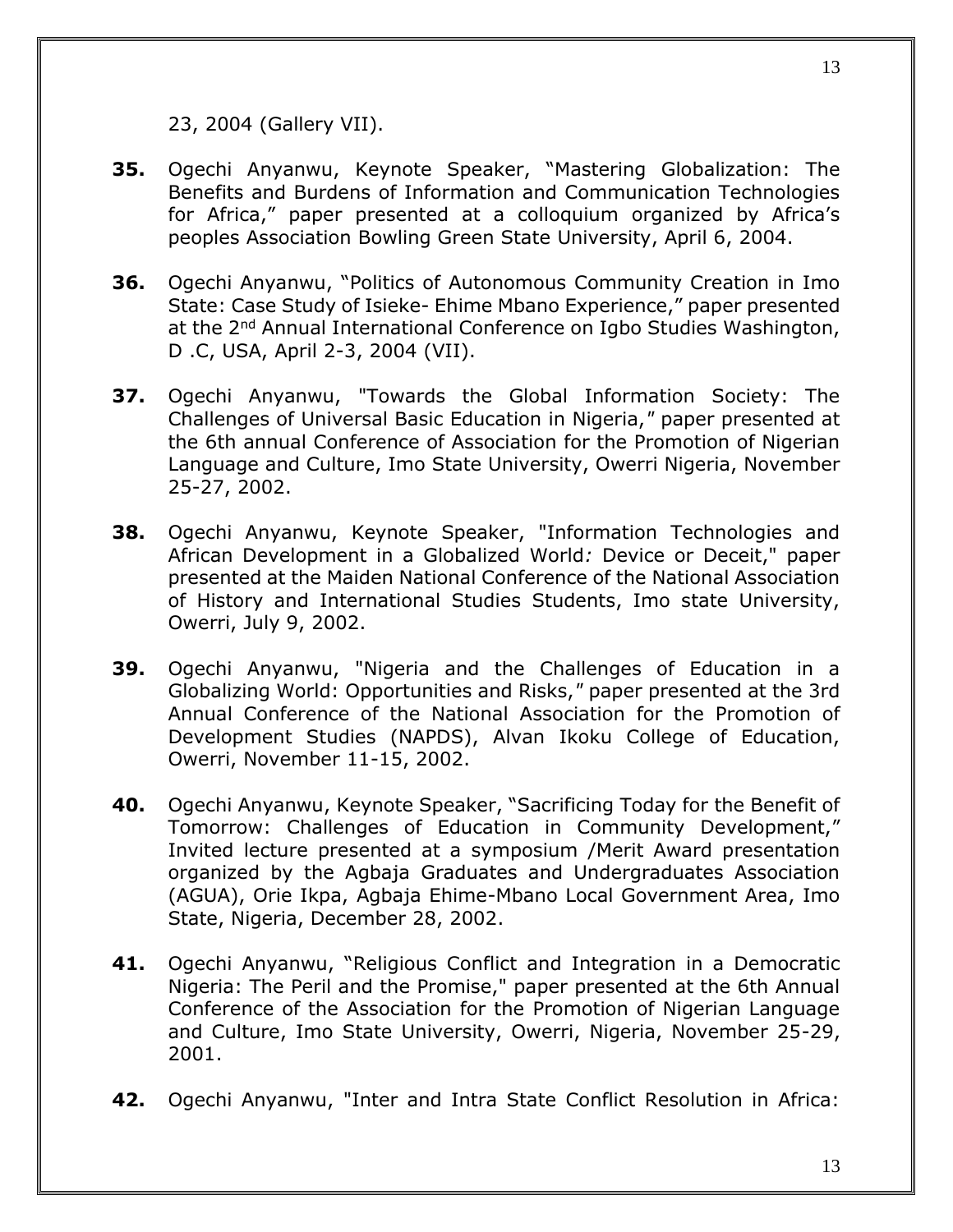Towards an Enduring Peace," paper presented at the 45th congress of the Historical Society of Nigeria, University of Uyo, Akwa Ibom State, Nigeria, November 13-15, 2000.

#### **POSTERS PRESENTED**

- **43.** Ogechi Anyanwu, "The Cold War, Decolonization, and Nigeria's Higher Education Reform, 1954-1960," poster presented at the Junior Faculty Summer Research Award Program, Eastern Kentucky University, November 21, 2008.
- **44.** Ogechi Anyanwu, "Islamic Revivalism in Post-Colonial West Africa: Gender and Class Issues in Shari'ah Law in Nigeria," poster presented, Junior Faculty Summer Research Award Program, College of Arts and Sciences, EKU, November 19, 2007.

#### **OTHER MEETINGS/ WORKSHOPS/ PROFESSIONAL DEVELOPMENT**

- **45.** *Participant*, "Designing Meaningful Assignments that Encourage Learning (and Fun) in General Education Courses," Online General Education Seminar presented by Dr. Jamie Shaffer 2:00pm to 3:99pm, October 15, 2021.
- **46.** *Panel Chair,* "Social Justice, Militarism, and Criminal Justice," Ogechi Anyanwu, at the 2021 Virtual Conference of the Igbo Studies Association held via Zoom, June 17-19, 2021 (Panel 27).
- **47.** *Panel Chair,* "Symbolism," Ogechi Anyanwu, at the 2021 Virtual Conference of the Igbo Studies Association held via Zoom, June 17-19, 2021 (Panel 30).
- **48.** Participant, "Annual Planning & Progress Reports: Best Practices," Zoom Workshop presented by Jackie Jay Eastern Kentucky University, 11:00 am. – 12:00pm, September 3, 2020.
- **49.** Moderator, "Schooling Across Cultures: Understanding the Benefits and Challenges of Study," AFA-Sponsored Panel Discussion, Eastern Kentucky University, 108 First floor of John Grant Crabbe Library, 12:15-1:15pm, November 12, 2019.
- **50.** Moderator**,** "How General is Too General," 2019 Spring Planning Retreat, Kentucky Governors Scholars Program, Hilton Garden Inn, Georgetown, Kentucky, March 22-24, 2019.
- **51.** *Panelist*, "Africa Today: Progress, Prospects, and Challenges," African Students Association Week, 6:00 pm-8:00 pm, EKU's O'Donnell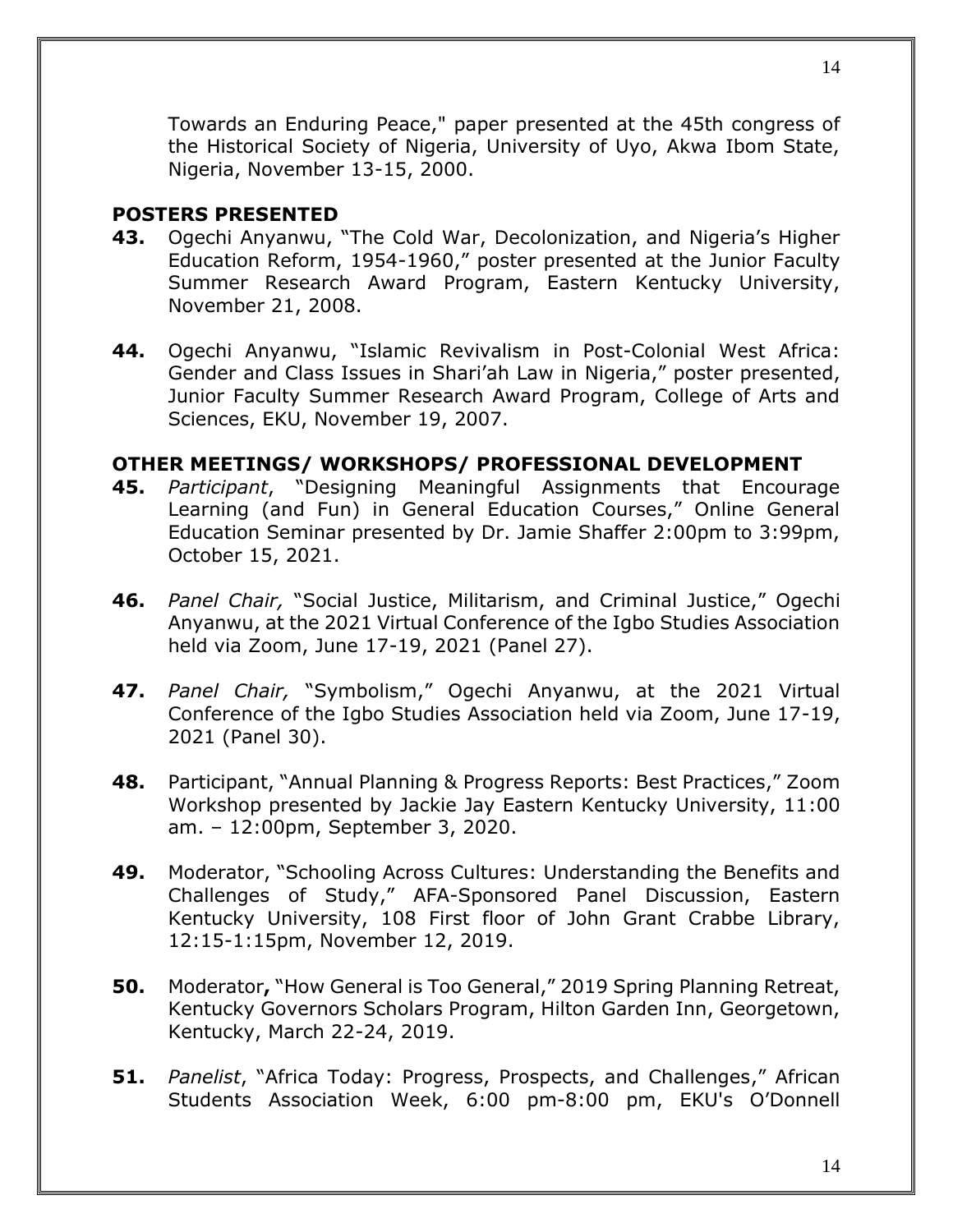Auditorium, Whitlock Building, March 22, 2019.

- **52.** *Participant*, "Online Classroom Strategies for Fostering Community and Student Engagement session," online workshop presented by Dr. Jennifer Fairchild, Eastern Kentucky University, 11:00 am. – Noon, February 20, 2019.
- **53.** *Participant,* "Wikis and Audio/Video Feedback," online workshop presented by Dr. Shirley O'Brien, Eastern Kentucky University, 11:00 am. – Noon, October 29, 2018.
- **54.** *Panelist*, "What if We Didn't Grade Students,?" Teaching & Learning Innovation (TLI) series session, Noel Studio Discovery Classroom, Eastern Kentucky University, 1:00pm-2:00pm, February 28, 2018.
- **55.** *Panelist*, "Watch me Lead, Watch me make Change: A Black History Month Celebration," North Hall, Eastern Kentucky University, 4:00 pm-6:00 pm, February 25, 2018.
- **56.** Moderator and Organizer, the 2<sup>nd</sup> Annual Student Research Conference and Writing Awards, African and African American Studies Program, EKU, April 24, 2018.
- **57.** *Participant,* "Developing Critical Readers," Teaching & Learning Innovation (TLI) series session, Noel Studio Discovery Classroom, Eastern Kentucky University, 3:30 pm-4:30 pm, October 23, 2017.
- **58.** *Moderator,* "There is Room for You! Maximizing Opportunities for Blacks in Administration," AFA Celebrates Black History Month with a Special Panel Discussion, Eastern Kentucky University, Walnut Hall, Keen Johnson Building, 1:00 pm to 2:15 pm, February 27, 2017.
- **59.** Moderator and Organizer, the 1<sup>st</sup> Annual Student Research Conference and Writing Awards, African and African American Studies Program, EKU, April 16, 2017.
- **60.** Moderator and Organizer, Hon. Dcn. Chike John Okafor (Chairman House Committee on Health Care Services, Federal House of Representatives, National Assembly, Abuja, Nigeria) presentation titled "Reflections on Health Care Services in Nigeria and the Challenges of Medical Tourism," the AFA Colloquium Series, April 6, 2017.
- **61.** *Panelist*, "Immigrant Stories by a group of Immigrants," International Education Week, International Students and Scholars Services, 12:00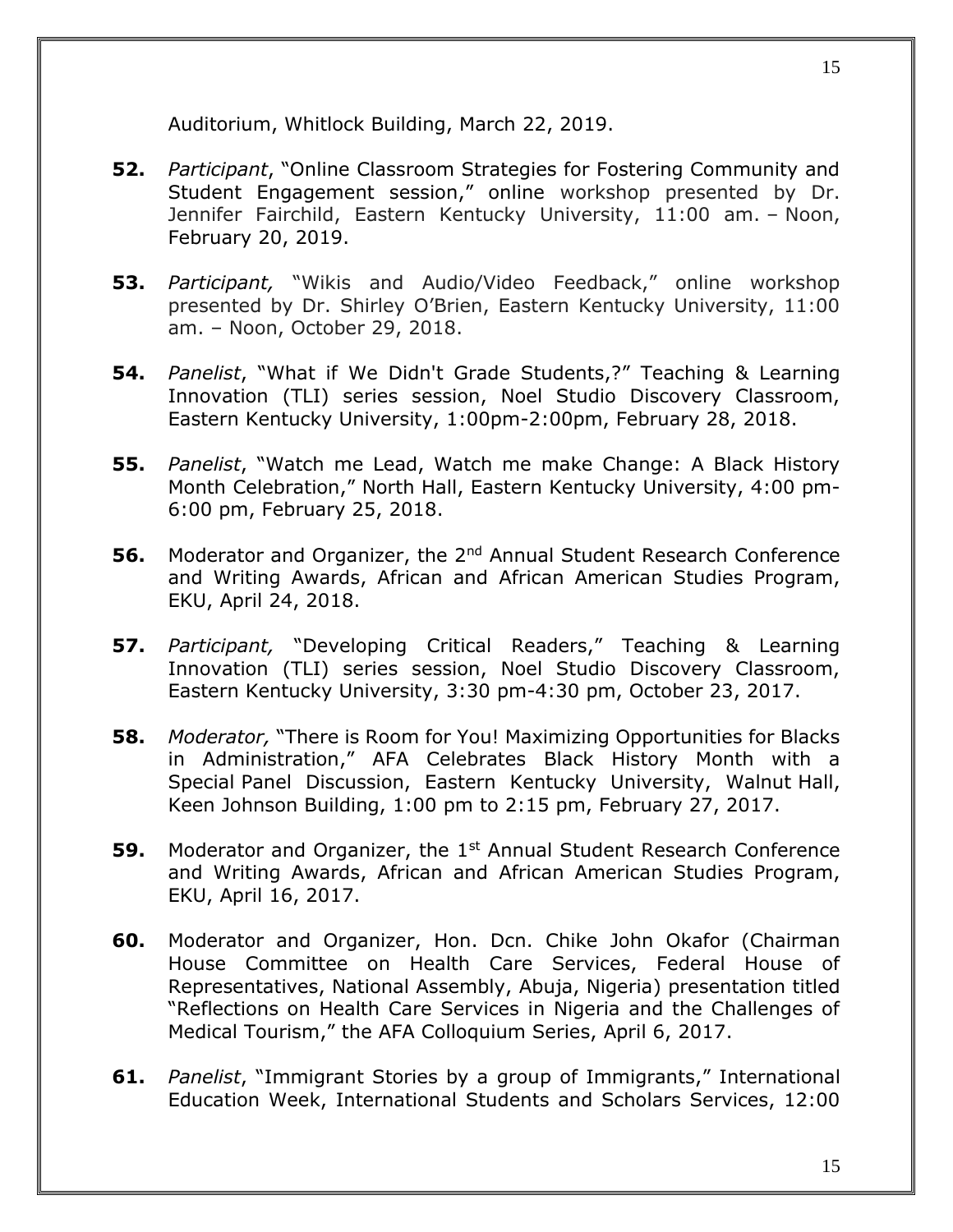pm-1:30 pm, Powel Herndon Room, November 14, 2016.

- **62.** Moderator and Organizer, Dr. Antoinette M. Davis, Lecturer (Department of Mathematics & Statistics, Eastern Kentucky University) presentation titled "Challenges of being an African-American female in a STEM field (Mathematics)," the AFA Colloquium Series, September 28, 2016.
- **63.** Moderator and Organizer, Dr. Todd Hartch, Professor (Department of History, Eastern Kentucky University) presentation titled "Africa: The Center of World Christianity," the AFA Colloquium Series, October 20, 2016.
- **64.** Moderator and Organizer, Dr. Joshua D. Farrington (Instructor, African and African American Studies) presentation titled "Black Republicans and the Transformation of the GOP," the AFA Colloquium Series, November 2, 2016.
- **65.** Moderator and Organizer, Dr. Jason Koontz (Associate Professor of Music, Eastern Kentucky University) presentation titled "African Musical TimeLine: An Exploration of Rhythmic Organization," the AFA Colloquium Series, November 16, 2016.
- **66.** *Special Roundtable Moderator,* "The Travails of Insecurity for Ndi-Igbo: Where Do We Go From Here," 13<sup>th</sup> International Conference on the Igbo Studies Association held in Dominican University, River Forest, Illinois, May 12-14, 2016 (Plenary Session III).
- **67.** *Participant,* the Bluegrass State Intelligence Community Center of Academic Excellence (BGS IC CAE) workshop on Regional Analysis, Kentucky State University in the KSU Student Center, 4th Floor Ballroom, Frankfort, KY, 1:00 to 4:00 PM, February 13, 2015.
- **68.** *Panelist,* "The Changing Landscape of Scholarly Publishing," Scholarship Week, Eastern Kentucky University, 1:30-3:00 pm, Library 204D, April 14, 2014.
- **69.** *Panel Chair,* "Building Nation and States," Ogechi Anyanwu, Phi Alpha Theta 2014 Regional Conference, Eastern Kentucky University, Richmond, March 1, 2014 (Panel 3).
- **70.** *Book Presenter, The Politics of Access: University Education and Nation Building in Nigeria, 1948-2000*, presented by Ogechi Anyanwu at the Southern Interdisciplinary Roundtable on African Studies (SIRAS) held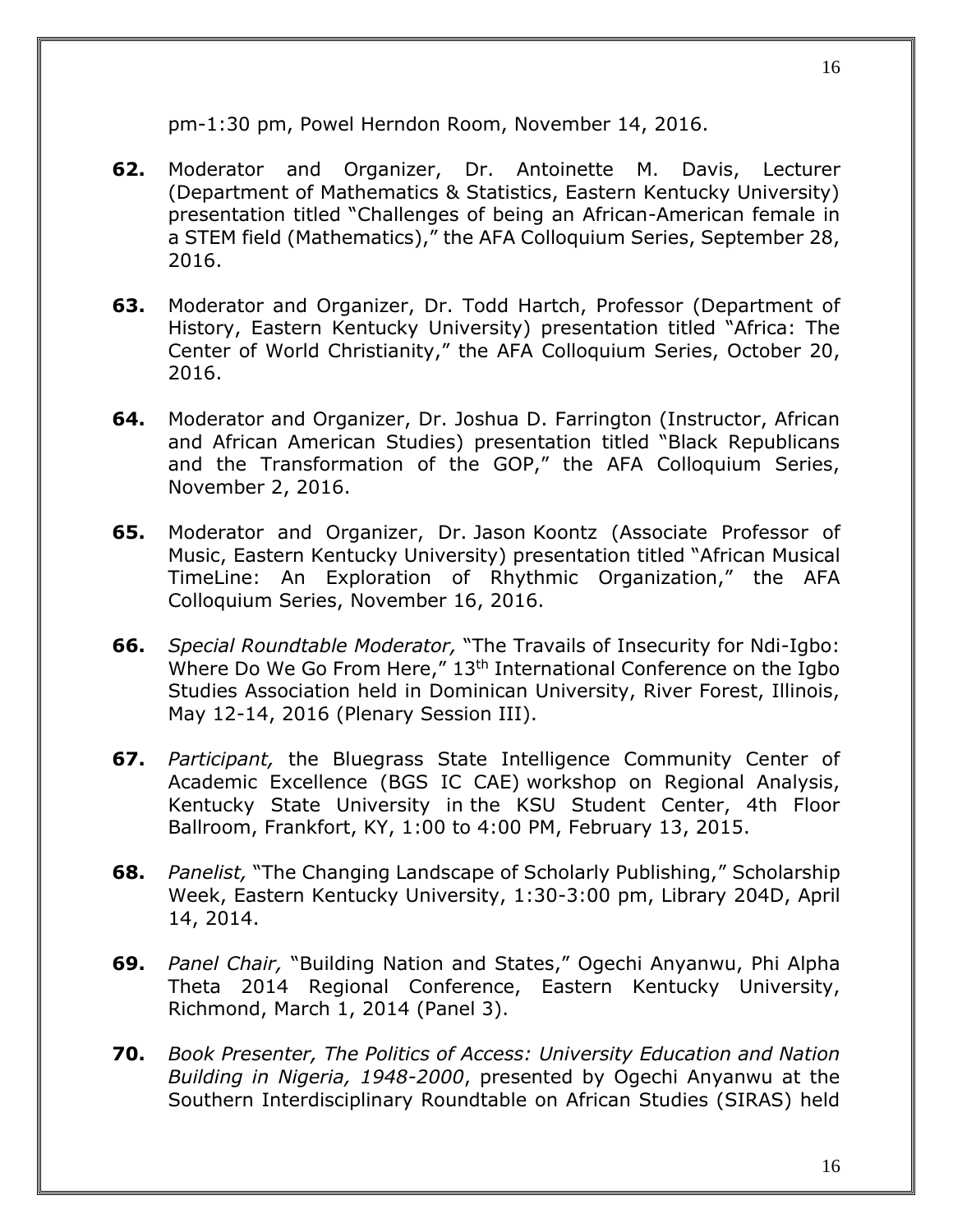in Kentucky State University, Frankfort, April 5-8, 2012 (Plenary Presentation III).

- **71.** *Panelist,* "Child Soldiers in Cross-Cultural Perspectives," panel discussion held at Eastern Kentucky University, room 239 Campbell Building, 4:30-6:00 PM, Thursday, September 30, 2010.
- **72.** *Panelist*, "Reflections On the Lives of African Immigrants in the Western World," Plenary Presentation III at the Southern Interdisciplinary Roundtable on African Studies (SIRAS) held at Kentucky State University, Frankfort, March 25-27, 2010.
- **73.** *Panel Chair,* "Violence and Commerce in the Modern Indian Ocean," Ogechi Anyanwu at the 25<sup>th</sup> Annual Ohio Valley History Conference, Eastern Kentucky University, Richmond, October 1-3, 2009 (Panel 25).
- **74.** *Participant,* Spring Meeting of The Ohio Academy of History held at Otterbein College, Westerville Columbus, Ohio, April 26-28, 2007.
- **75.** *Panelist,* "Journey Towards Democracy," Workshop organized by the Department of German, Russian and East Asian Studies, Bowling Green State University, February 18, 2004.
- **76.** *Panelist,* "Confronting the Challenges of Africa's Brain Drain in a Globalizing World: Perils and Promise," Workshop organized by Africa's Brian Gain Organization, Bowling Green State University, December 5, 2003.

## **GRANTS, AWARDS & CONTRACTS**

- ➢ Open Educational Resources Grant, to create OER textbooks for AFA201 and AFA202, the African and African American Studies Program, \$5,000, 2020.
- ➢ Excellence in Research & Creative Activities Award, College of Letters, Arts, & Social Sciences, EKU, \$500, and 3 credit-hour course release, 2019-2020.
- ➢ 2018-2019 Excellence in Teaching Award Winner, African and African American Studies Program, EKU, April 18, 2019.
- ➢ University Research Committee Grant, "I have put my hands between their legs": Britain, Resistance, and Mbano Identity in Eastern Nigeria," EKU, Ogechi Anyanwu, \$2,970, 2019-2020.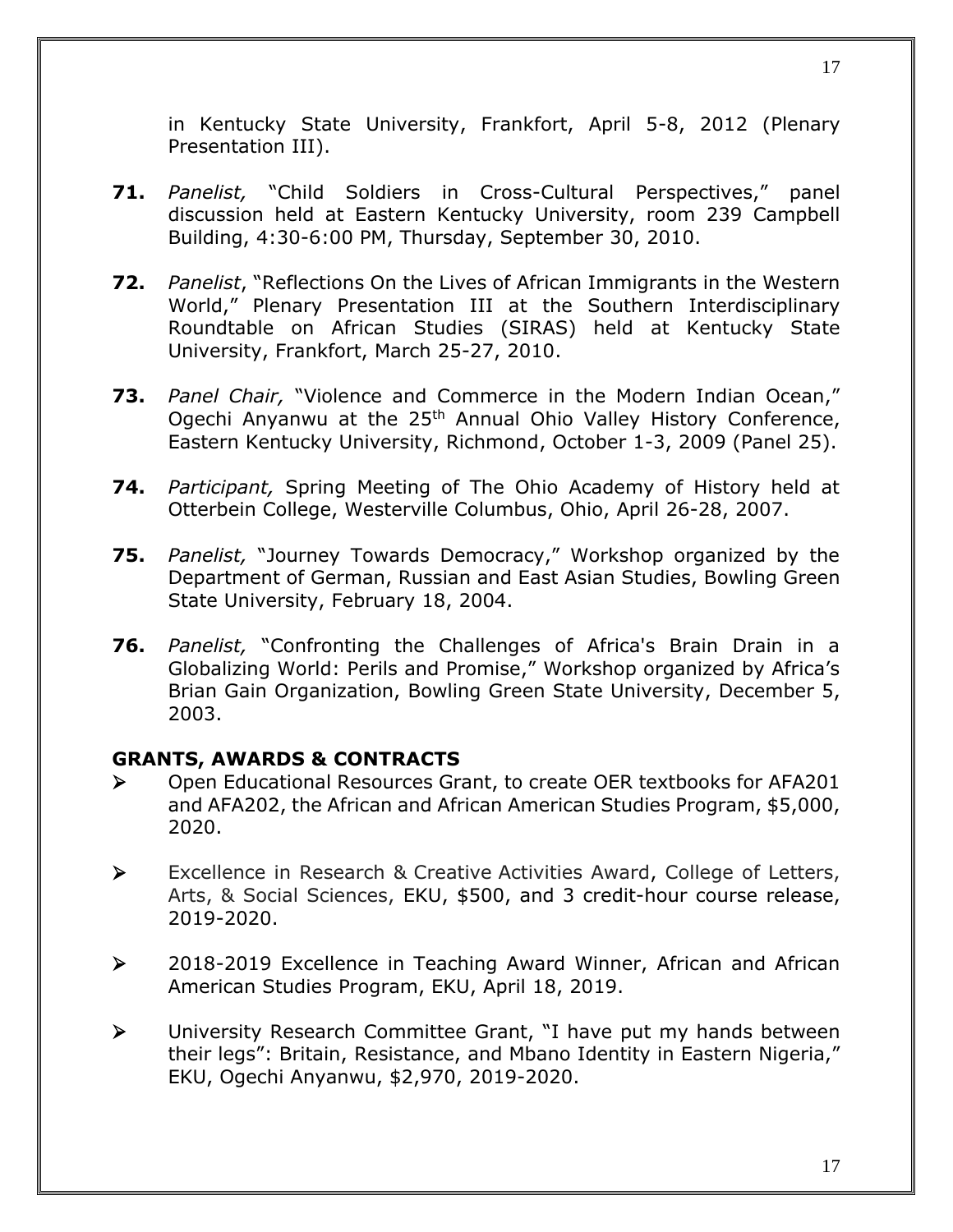- ➢ Elected Member, The Honor Society of Phi Kappa Phi, EKU Chapter, since November 15, 2018.
- ➢ Professional Development Grant, CLASS, EKU, Ogechi E. Anyanwu, \$250, Spring 2018.
- ➢ Fellow of "Faculty Leadership Institute, 2017," Keen Johnson Building, EKU, January 9 & 10, 2017.
- ➢ "University Fellow Award," EKU, \$1000 and a 3 credit-hour course release, 2016-2017.
- ➢ Excellence in Research and Creative Activities Award, College of Arts and Sciences," EKU, 2010-11, EKU, \$500, and 3 credit-hour course release.
- ➢ Faculty Research and Development Grant*, "Islamic Revivalism in Modern Nigeria: Boko Haram, Terrorism, and the Burden of History,"* Ogechi Anyanwu, Bluegrass State Intelligence Community Center of Academic Excellence, EKU, \$4,937, 2015.
- ➢ Grant Award to create courses in *Africa Since the Cold War* and Islam and *Islamic Radicalism in Nigeria*, Bluegrass State Intelligence Community Center of Academic Excellence, EKU, \$4,000, 2014.
- ➢ University Research Committee Grant, *"With(out) their Consent: The Mbano Colonial Experience in Southeastern Nigeria, 1906-1960,"* EKU, Ogechi Anyanwu, \$3,000, 2014-2015.
- ➢ Finalists, 2013 and 2014, *The Most Outstanding Educator for Minorities*, African/African American Studies Program, EKU.
- ➢ Nigerian Studies Association Book Award 2012, The first runner-up, *The Politics of Access: University Education and Nation-Building in Nigeria, 1948-2000.*
- ➢ Recognized by EKU University Program's graduating students as essential to their success at EKU, 2012.
- ➢ University Research Committee Grant, "African Missing Voices and the Politics of Socio-economic Transformation: A Colonial History of Mbano, 1900-1960," Ogechi Anyanwu, EKU, \$7,340, 2011-2012.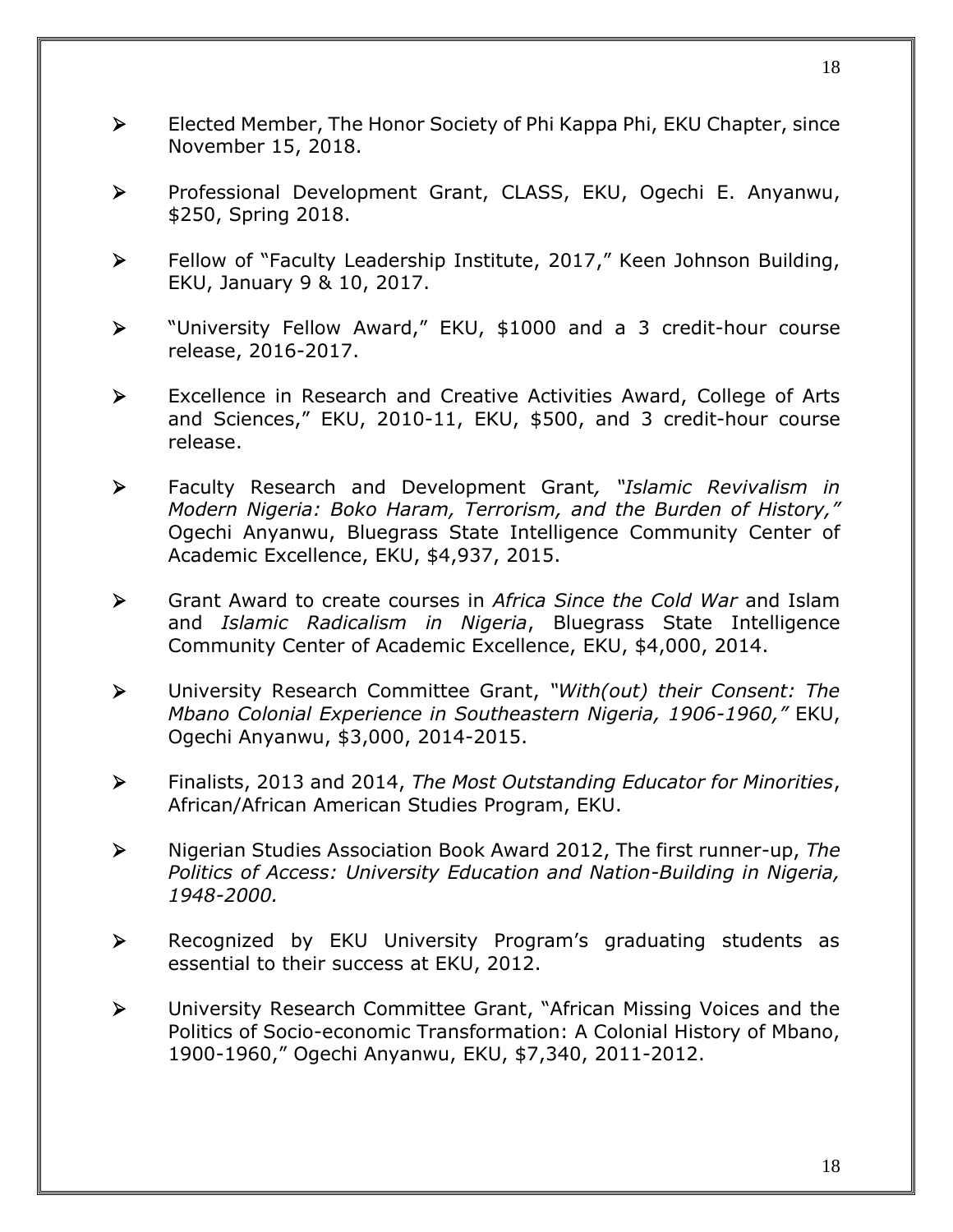- ➢ Junior Faculty Summer Research Award, "Cold War, Decolonization, and Nigeria's Higher Education Reform, 1954-1970," Ogechi Anyanwu, College of Arts and Sciences', EKU, \$4,500, 2008.
- ➢ University Research Committee Grant, "In Pursuit of Mass University Education in Nigeria: Regionalism, Affirmative Action, and Nation Building, 1952-2000," Ogechi Anyanwu, EKU, \$5000, 2007-2008.
- ➢ Graduate Education and Research's Faculty Travel Support, "Justice, Gender, and the Challenges of Sharia Law in Nigeria Since 2000," EKU, \$477, 2008.
- ➢ Graduate Education and Research Scholars' Community (GEAR) Award, Ogechi Anyanwu, the Graduate College, 3 credit-hour course release, EKU, 2007-2008.
- ➢ Junior Faculty Summer Research Award, "Islamic Revivalism in Post-Colonial West Africa: Gender and Class Issues in Shari'ah Law in Nigeria," Ogechi Anyanwu, College of Arts and Sciences,' EKU, \$4,500, 2007.
- ➢ University Research Committee Grant, "Massification of University Education and Nation-building in Nigeria, 1952-2000," Ogechi Anyanwu, EKU, \$4,974, 2006-2007.
- ➢ Faculty Development grant, "Massification of University Education and Collective Conscience in the Post-Civil War Nigeria, 1970-1979," Ogechi Anyanwu, College of Arts and Sciences', EKU, \$250, October 2006.
- ➢ Summer Research Fellowship, BGSU, Ogechi Anyanwu, \$2,750, 2006.
- ➢ Dissertation Research Grant, "The Policies and Politics of massification of University Education in Nigeria, 1952-2000," BGSU, Ogechi Anyanwu, \$1,500, Fall 2005.
- ➢ Katzner and University Bookstore Funds for Graduate Student Research and Professional Development, "The Policies and Politics of Massification of University Education in Nigeria, 1952-2000," BGSU, Ogechi Anyanwu, \$1,000, Fall 2005.
- ➢ Non-Service Fellowship Award, Ogechi Anyanwu, BGSU, \$5,500, Fall 2005.
- ➢ Research Fellowship Award, Ogechi Anyanwu, BGSU, \$2,750, Summer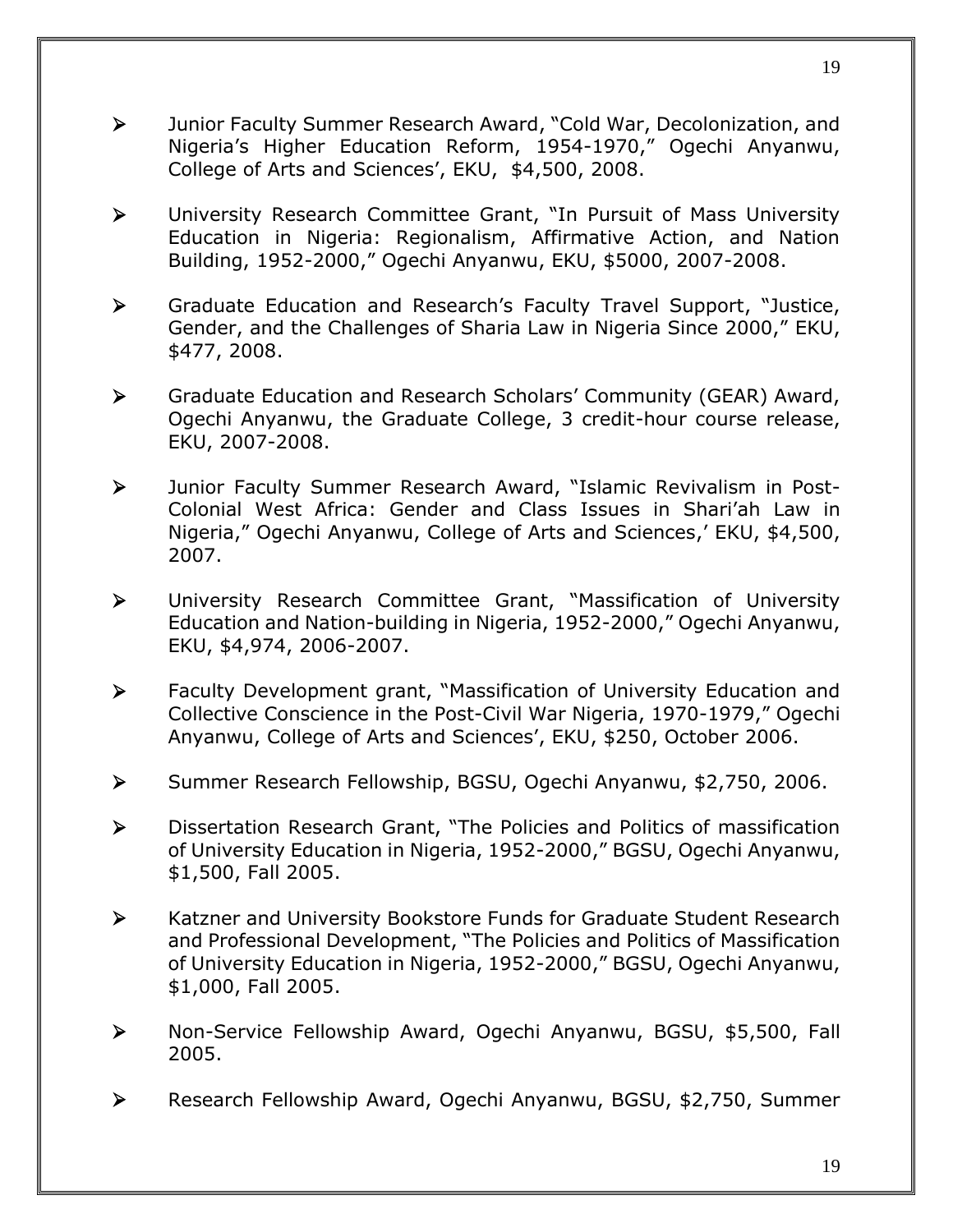2004, 2005, 2006.

- ➢ Graduate Fellowship Award, Ogechi Anyanwu, BGSU, \$11,500/Year, 2003-2006.
- ➢ Finalist, "Best International Student Award," BGSU, Ohio, 2005.
- ➢ "Most Dedicated Lecturer Award," 2002, the National Association of History and International Studies Student (NAHISS), IMSU, Owerri.
- ➢ Commendation for outstanding service to IMSU, Owerri, 1997/1998 Session.

#### **STUDENT SUPERVISION (Scholarly/Creative Activities)**

- ➢ **Undergraduate Honors Theses Supervised at EKU**, Jenna Smith, "A Case for Literacy: New Hope for Northern Nigeria Through Western Teaching Strategies," 2021
- ➢ **M.A. Written Comprehensive Exam Committee Service at EKU**: Marjorie Farris, 2015.
- ➢ **Senior Project**, Dakota Allred, "Apartheid in South Africa," Model Laboratory School, spring 2014.
- ➢ **Senior Project**, Jared Adams, "The Aftermath of the Rwandan Genocide," Model Laboratory School, spring 2014.
- ➢ **Undergraduate Honors Theses Supervised at EKU:** Meredith McKinley, "African Immigrants' Cultural Experience in the United States: A Case Study of EKU, 2012."
- ➢ **M.A. Oral Comprehensive Exam Committee Service at EKU:** Carol South, 2012.
- ➢ **M.A. Oral and Written Comprehensive Exam Committee Service at EKU:** Russell Paquette, 2011.
- ➢ **M.A. Written Comprehensive Exam Committee Service at EKU:**  Rebecca Stevens, 2010.
- ➢ **M.A. Oral and Written Comprehensive Exam Committee Service at EKU:** Christopher T. Shaffer, 2010.
- ➢ **M.A. Oral and Written Comprehensive Exam Committee Service at EKU:** Jonathan Ship, 2010.
- ➢ **M.A. Written Comprehensive Exam Committee Service at EKU:**  Joseph A. Clark, 2008.
- ➢ **M.A. Thesis Committee Service at EKU:** Jonathan Powell, "Combating Africa's Coups: Determinants of AU Effectiveness," 2007.

#### *Undergraduate Research Panels Supervised*

➢ "African Post-Colonization" (EKU M.A. History students: Jonathon McClintock and Aaron Clark), the 24<sup>th</sup> Annual Ohio Valley History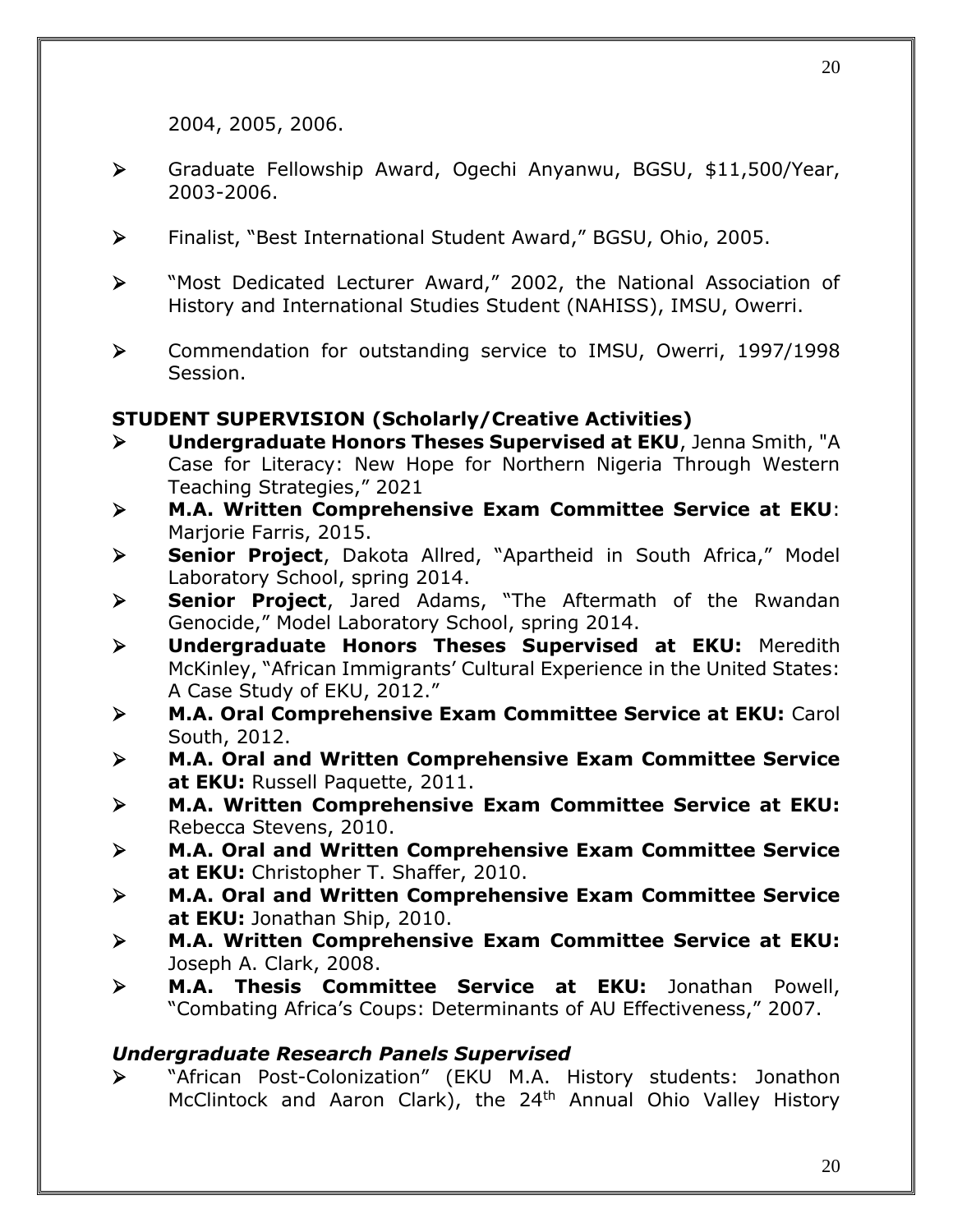Conference, Austin Peay State University, Campus, October 30- November 1, 2008.

- ➢ "Defeating Apartheid in South Africa" (EKU AFA students: Patrick Runge, Cory Myers, Rachel Mollozzi, and Phil Powers) and "Successes and Challenges of Educational Development in Africa" (EKU AFA students: Ashley Anders, Whitney Ellis, Douglas Luti-Musisi, and Timesha Floyd), Southern Interdisciplinary Roundtable on African Studies (SIRAS) held in Kentucky State University, Frankfort, March 25-28, 2010.
- ➢ Supervised over 150 undergraduate Senior Students Thesis between 2000 and 2003 at Imo State University, Owerri.

# **INSTITUTIONAL SERVICE**

## *DEPARTMENT COMMITTEE*

- ➢ **Member,** Promotion and Tenure Committee, History department, EKU, Fall 2017-19.
- ➢ **Member,** Advisory Committee, History department, EKU Fall 2018-19.
- ➢ **Member,** Outreach Committee, History department, EKU Fall 2018-19.
- ➢ **Member,** Promotion and Tenure Committee, History department, EKU Fall 2017-18.
- ➢ **Chair,** Promotion and Tenure Committee, History department, EKU, Fall 2014-16.
- ➢ **Chair,** Curriculum/Library Committee, History department, EKU, 2011— 2013.
- ➢ **Member,** Search Committee, Tenure-track Assistant Professor, EKU, spring 2010.
- ➢ **Member,** Search Committee, Lecturer, EKU, summer 2009.
- ➢ **Member,** Curriculum/Library Committee, History department, EKU, 2009-2011.
- ➢ **Member,** Search Committee, Visiting Professor, EKU, summer 2008.
- ➢ **Chair,** Appeals/Awards Committee, History department, EKU, 2007 present.
- ➢ **Member,** Merit Pay/Travel Committee, History department, EKU, 2007- 2009,
- ➢ **Member,** Appeals/Awards Committee, History department, EKU, 2006- 2007.
- ➢ **Member**, Assessment Committee, History department, EKU, 2006- 2007.
- ➢ **Member,** Outreach Committee, History department, EKU, 2006-2007, 2011-13.

# *COLLEGE COMMITTEE*

➢ **Member,** Committee on Proposed Race and Ethnic Studies Program at EKU, 2021-22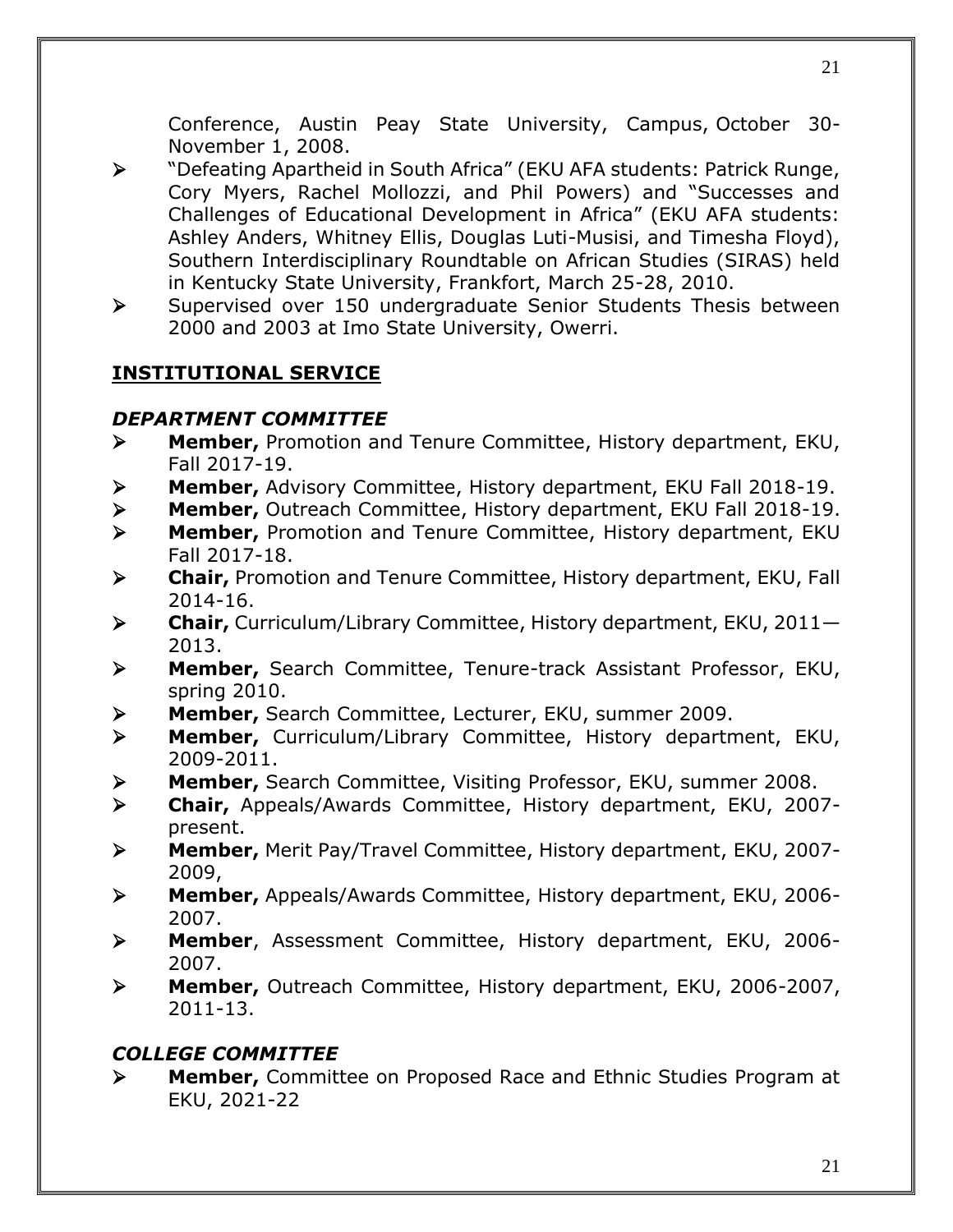22

- ➢ **Member,** CLASS Enrollment Committee, 2021-22
- ➢ **Member,** CLASS Promotion and Tenure Committee, EKU, since Fall 2018.
- ➢ **Faculty Marshal,** College of Letters, Arts, & Social Sciences, EKU, Fall 2016.
- ➢ **Alternate Member,** CLASS Research & Faculty Development Committee, EKU, 2017.
- ➢ **Member,** CLASS Curriculum/Library Committee, EKU, since Fall 2017.
- ➢ **Member**, College of Arts and Sciences' Curriculum Committee, EKU, Fall of 2011.

# *UNIVERSITY COMMITTEE*

- ➢ **Member,** Search Committee, Associate Director, Division Outreach and Recruitment Committee, 2021
- ➢ **Chair,** Search Committee, African and African American Studies Faculty/Director, Center for Africana Engagement, 2021
- ➢ **Member,** Chautauqua Lecture Series Advisory Committee, 2021-22
- ➢ **Chair**, Advisory Board, African and African American Studies Program, EKU, since 2016
- ➢ **Member**, representing CLASS on University Research Committee, EKU, 2018-2021
- ➢ **Board Member,** EKU Interdisciplinary Studies Advisory Board, EKU since fall 2018.
- ➢ **Member,** Chairs Council, EKU, 2016-2018.
- ➢ **Member,** representing CLASS on the University Faculty Evaluation and Appeals Committee, EKU, 2016/2017 and 2017/2018.
- ➢ **Member**, Martin Luther King JR. Planning Committee, EKU, since 2017.
- ➢ **Member,** University Diversity Awards Committee, EKU, since 2017.
- ➢ **Member**, EKU Diversity Office 3rd Annual Food/Toiletry Drive and Hunger Awareness Campaign Committee, EKU, since 2017.
- ➢ **Member**, EKU University Diversity Committee, EKU, since 2017.
- ➢ **Member**, EKU Adhoc Committee, EKU Unity Rally, EKU, Fall 2017.
- ➢ **Member**, EKU Diversity Steering Committee, EKU, since 2017.
- ➢ **Member**, EKU Professional Learning Community–Kentucky African American Encyclopedia, EKU, Fall 2008.
- ➢ **Member,** Equal Opportunity Committee, EKU, 2008—2010.
- ➢ **Member,** African and African American Studies Advisory Board, EKU, since 2007.
- ➢ **Member**, Diversity in Standard 4 Committee of National Council for Accreditation of Teacher Education (NACATE), 2007-2009.
- ➢ **Board Member,** African and African American Studies Advisory Board, 2007-2016.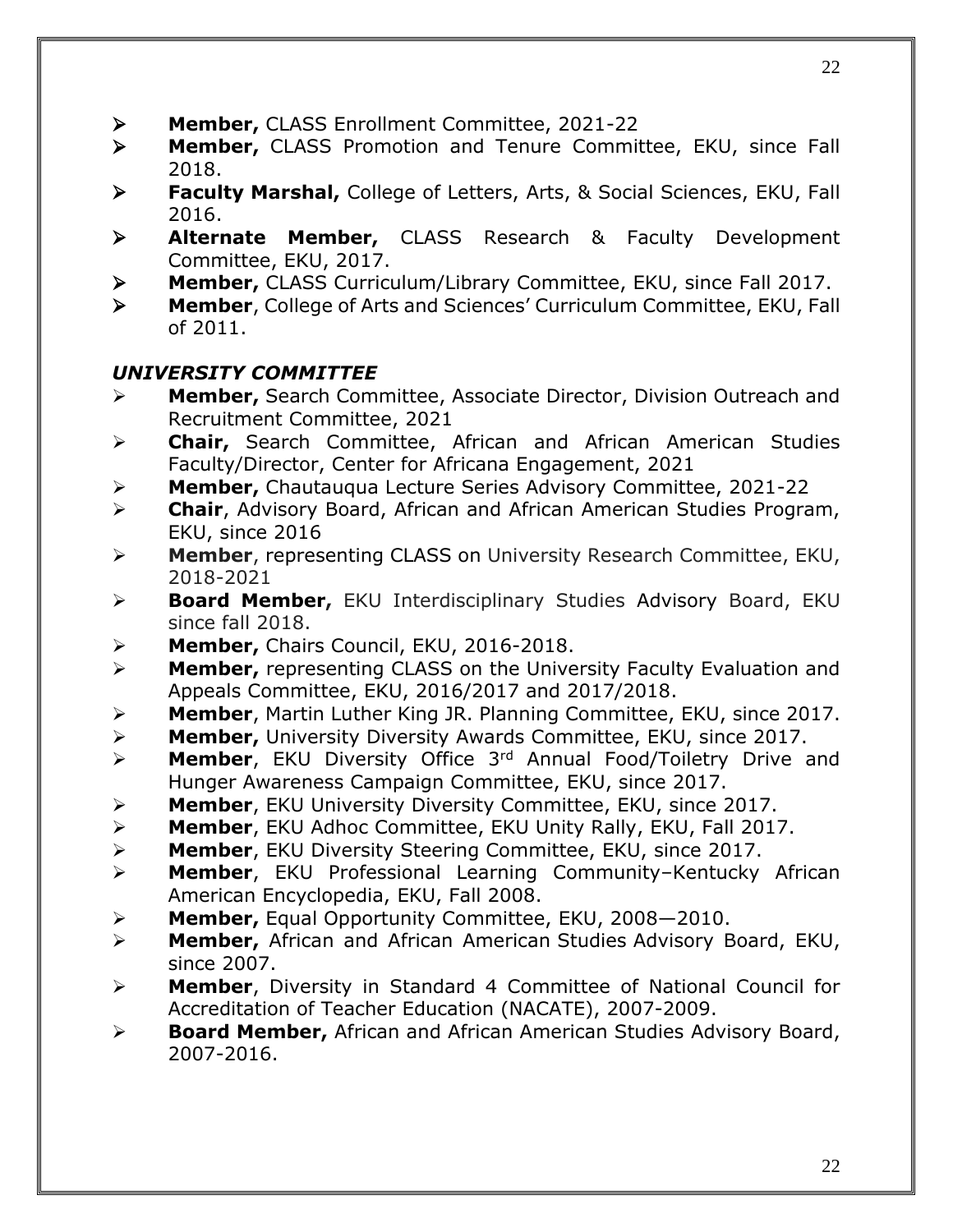#### *OTHER INSTITUTIONAL SERVICE*

- ➢ **Faculty Advisor,** African Student Organization, EKU, 2014-2017.
- ➢ **Faculty Advisor,** The AFA Club, EKU, since 2016.
- ➢ **Judge,** Her-story Abstracts, EKU, spring 2015.
- ➢ **President,** Africa's Brain Gain Organization, BGSU, 2004-2006.

#### *Service to the Profession*

- ➢ **Editor-in-Chief**, *Journal of Retracing Africa* (JORA), since 2012.
- ➢ **Associate Editor**, *Journal of the Academic World*, since 2011.
- ➢ *Editorial Consultant*, *PACEM: The Journal of Peace and Development, since 2018.*
- ➢ **Juror,** Nigerian Studies Association Book Award, since 2017.
- ➢ **Program Chair,** 15th International Conference of Igbo Studies Association, on the theme "NtoAla Igbo: Retelling Our Story, Rekindling Our Values," held at Greatwood Hotels, Plot 12, G Port Harcourt-Owerri Road, Fed. Secretariat Owerri, Imo State, Nigeria, June 8-10, 2017.
- ➢ **Program Chair,** 14th International Conference of Igbo Studies Association, on the theme "Ndi Igbo in the Global Context," held at Dominican University, River Forest (Chicago), Illinois, USA, May 12-14, 2016.
- ➢ **Member,** Organizing Committee, 13th International Conference of Igbo Studies Association, 2015.
- ➢ **Member,** Organizing Committee, 12th International Conference of Igbo Studies Association, 2014.
- ➢ **Secretary,** Igbo Studies Association, USA, since 2014.
- ➢ **Secretary,** Historical Society of Nigeria, South East Zone, 2001-2003.
- ➢ **Secretary,** Students' Historical Society of Nigeria, 1990-1993.

#### *Reviewer/Editorial Board Member*

- ➢ *International Journal of Social and Management Sciences*, since 2006.
- ➢ *Review of Higher Education in Africa* (RHEA), since 2008.
- ➢ *Notes and Records: An International Journal of African and African Diaspora Studies,* since 2010.
- ➢ *Journal of Religion and Law,* since 2007.
- ➢ *The American Journal of Islamic Social Sciences,* since 2009.
- ➢ *History of Education,* since 2014.
- ➢ *Journal of Educational Administration and Foundations* (JEAF), since 2013.
- ➢ *Notes and Records: An International Journal of African and African Diaspora Studies,* since 2010.

#### **PROFESSIONALY RELATED COMMUNITY SERVICE**

➢ **Judge,** Kentucky's National History Day, District 5 Contest, held at Eastern Kentucky University, March 26, 2016.